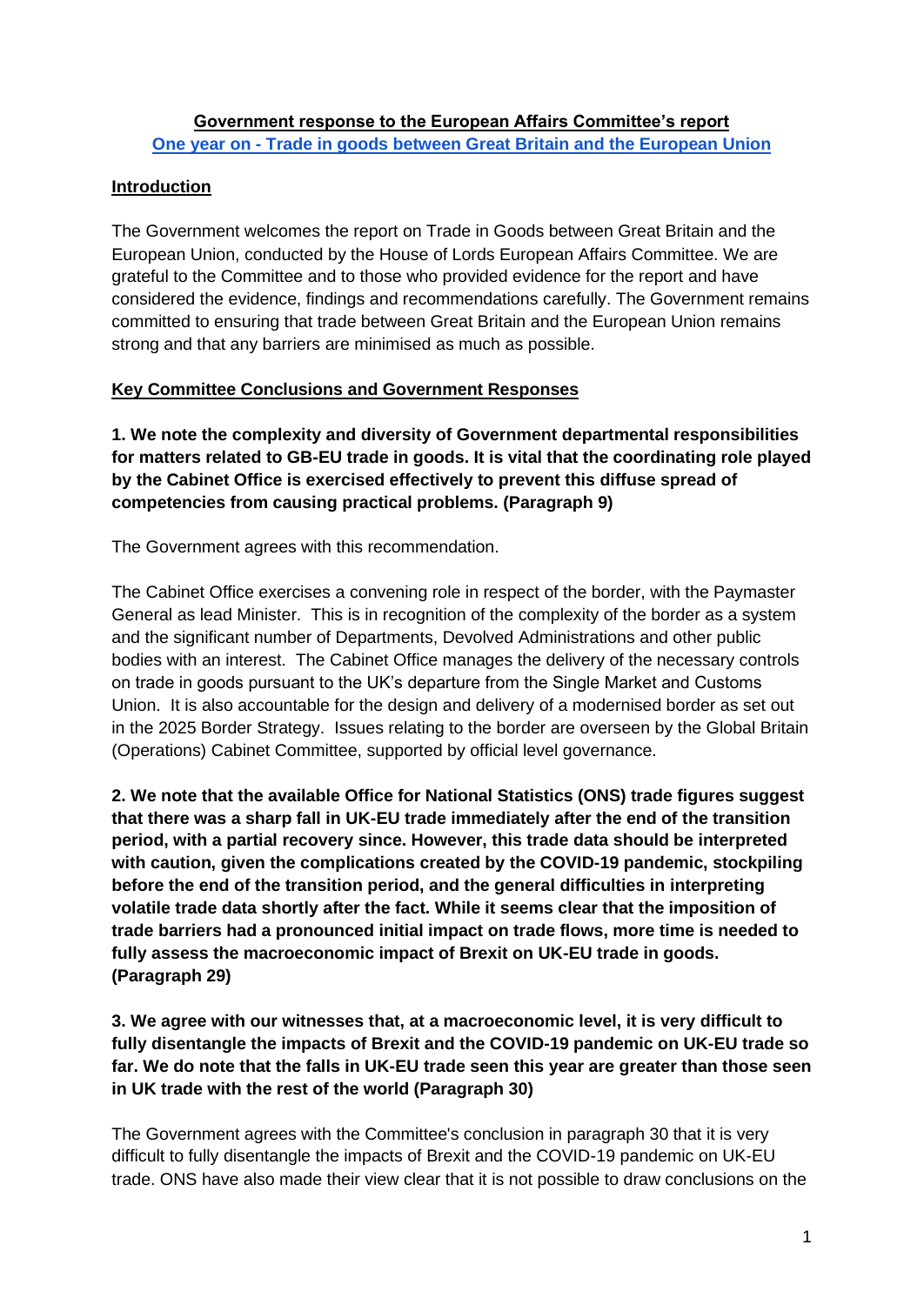impact of specific underlying drivers, to disentangle COVID and EU Exit factors, or to say which changes may be temporary or permanent*.*

The Government notes the Committee's comment with regard to the relative fall in UK-EU trade compared to UK-RoW trade. The trade data shows that imports from the RoW have overtaken imports from the EU in 2021, up by 7 percentage points and accounting for 52 per cent of all UK goods imported in January to November 2021 when compared to 2020. However, it is important to note that COVID continued to influence trading patterns in 2021. Between January and November 2021, UK exports with EU Nations are 5 per cent above the equivalent period in 2020 and 13 per cent below the same period in 2018.

Some of the increase in imports from the RoW reflects 'new trade' due to the pandemic, for example sourcing of PPE.

There has also been an increase in manufactured goods sourced from Rest of World markets, particularly China. By contrast, some of the decrease in imports from the EU can be attributed to the pandemic. For example, there has been a fall in imports of cars from Germany caused by reduced production due to a global shortage in semiconductors, and due to demand being impacted by lockdowns. Furthermore, in the most recent trade statistics, rising fuel prices are leading to an increase in imports from RoW which cannot be attributed to EU exit.

In conclusion, with the effects of Covid and post-EU Transition changes still filtering through, more time is needed to fully assess the macroeconomic impact of Brexit on UK-EU trade in goods. Although the latest ONS Trade Statistics for November 2021 show the gap in value of goods imported from EU and RoW has widened during the latter half of 2021, January-June 2021 showed the average monthly value of goods trade imported to UK from RoW accounted for 50 per cent compared with 53 per cent in July-November 2021.

### **4. Nevertheless, difficulties in interpreting macroeconomic trade data should not obscure the challenges and extra costs that some companies have faced on the ground, which are little to do with the pandemic and are instead a direct result of the new non-tariff barriers associated with the end of the transition period. (Paragraph 31)**

The Government appreciates that it has been challenging for some businesses, and in particular those of small to medium size, to adjust to the changes already introduced at the border.

The Department for International Trade (DIT) launched the Export Support Service (ESS) from 1 October, specifically to help businesses to export to Europe. See also our answer to paragraphs 21-23 below.

The Government has put in place a range of measures to support businesses throughout the process of introducing changes. See our answer to paragraphs 6-8 below.

**5. The ongoing labour shortages add additional complexity to the multiple challenges facing supply chains and may have been further exacerbated by the new non-tariff barriers to trade. The Committee welcomes the Government's efforts to address these**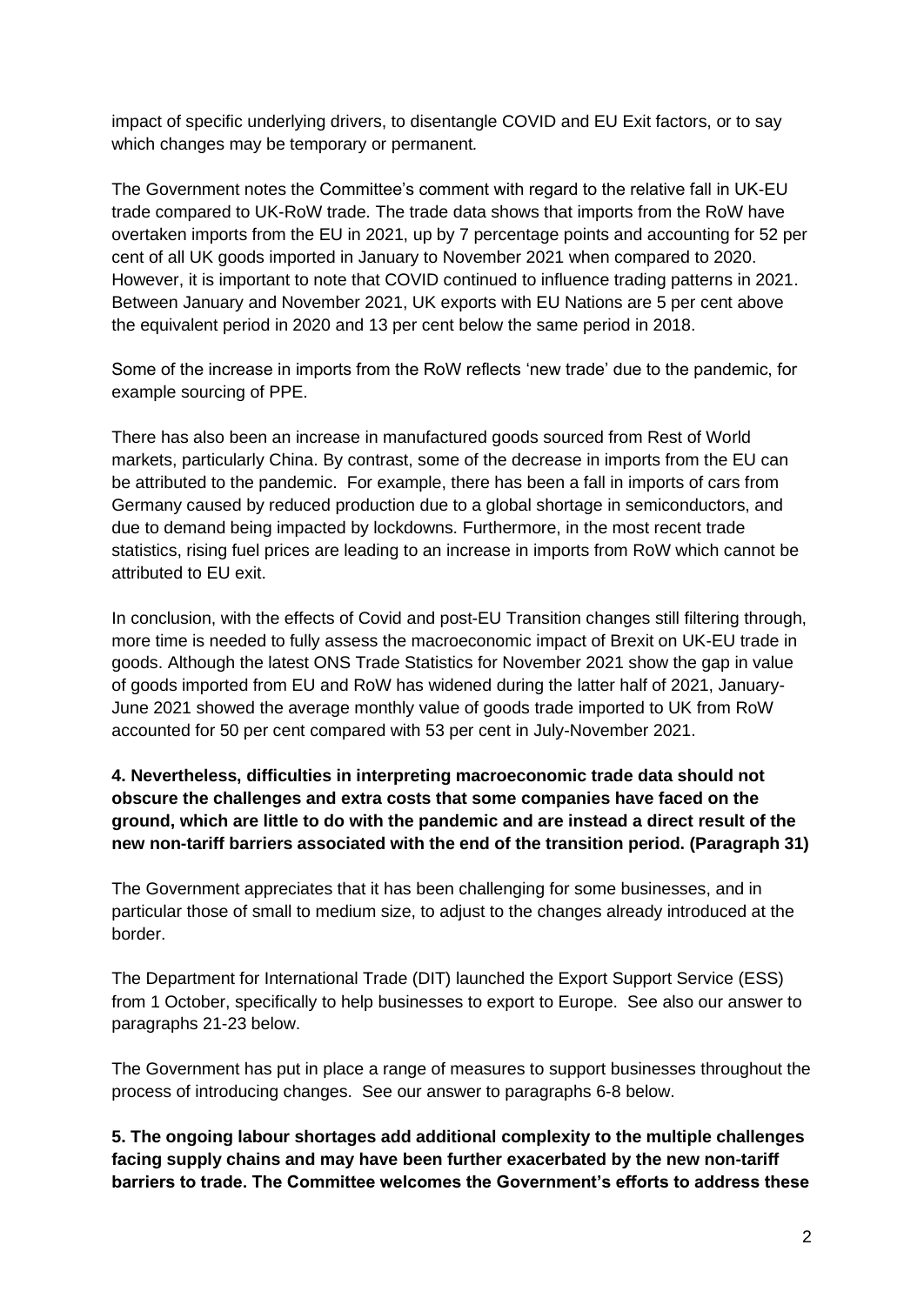# **problems in the short term but urges continued focus and attention to ensure that it does not further hinder business in adapting to trading as a third country with the EU. (Paragraph 37)**

As the global economy has rebounded from this pandemic, we have seen pressures placed on supply chains across sectors and across countries. This is why we used our G7 Presidency to shine a light on these pressures, including raising the issue at Finance, Trade and Foreign Ministerial meetings and at advisory panels, to ensure that we work together with our closest allies to tackle global supply chain pressures, building on the action being taken at home.

The Government has taken quick and decisive action to ease these pressures when immediate interventions have been required. The Government announced a strictly time limited and temporary visa scheme, allowing extra poultry workers, pork butchers and HGV drivers to enter the UK to support the supply chain. The intention of these temporary immigration arrangements we announced was to help to provide relief for the food and fuel industries and ensure the stability of the UK supply chain particularly in the run up to Christmas.

The Government has taken over 30 measures to ease pressures in the haulage sector; including deploying the MOD's Defence Driving Examiners to increase the country's HGV testing capability and writing to existing HGV licence holders to ask that they consider returning to the haulage sector, where we are seeing better pay and working conditions.

However, the long-term, sustainable solution is to invest in our domestic workforce and improve the pay and conditions in the haulage sector, so the Government is also working to correct the structural problems in the industry. The Government is increasing testing capacity by 90 percent compared to pre-pandemic levels and improving HGV testing availability by 50,000 extra tests per year and streamlining the process. It is also delivering 4,000 skills bootcamp places this year to train HGV drivers, which are free for prospective HGV drivers, and investing £34 million in the boot camps.

Further, the autumn Budget and Spending Review expanded opportunities for adults to retrain into in-demand sectors. The Government is quadrupling the scale of employer-led skills bootcamps to provide more retraining opportunities for adults in high growth sectors. Adults will be able to access funding for a first Level 3 qualification in high value areas, including those experiencing a skills shortage such as construction, hospitality, health and social care and digital. We are also delivering the first increase to employer-led apprenticeships funding since 2019-20 and extending the £3,000 apprentice hiring incentive for employers to the end of January 2022. However, training alone cannot solve labour market shortages; in our move to a high wage, high skills economy, no longer reliant on lowskilled migration, employers must play their part in improving conditions and pay to attract workers.

**6. Since the agreement of the TCA and the end of the transition period, businesses trading goods between Great Britain and the EU have faced challenges as a result of new non-tariff barriers. Although the worst-case scenario of widespread disruption**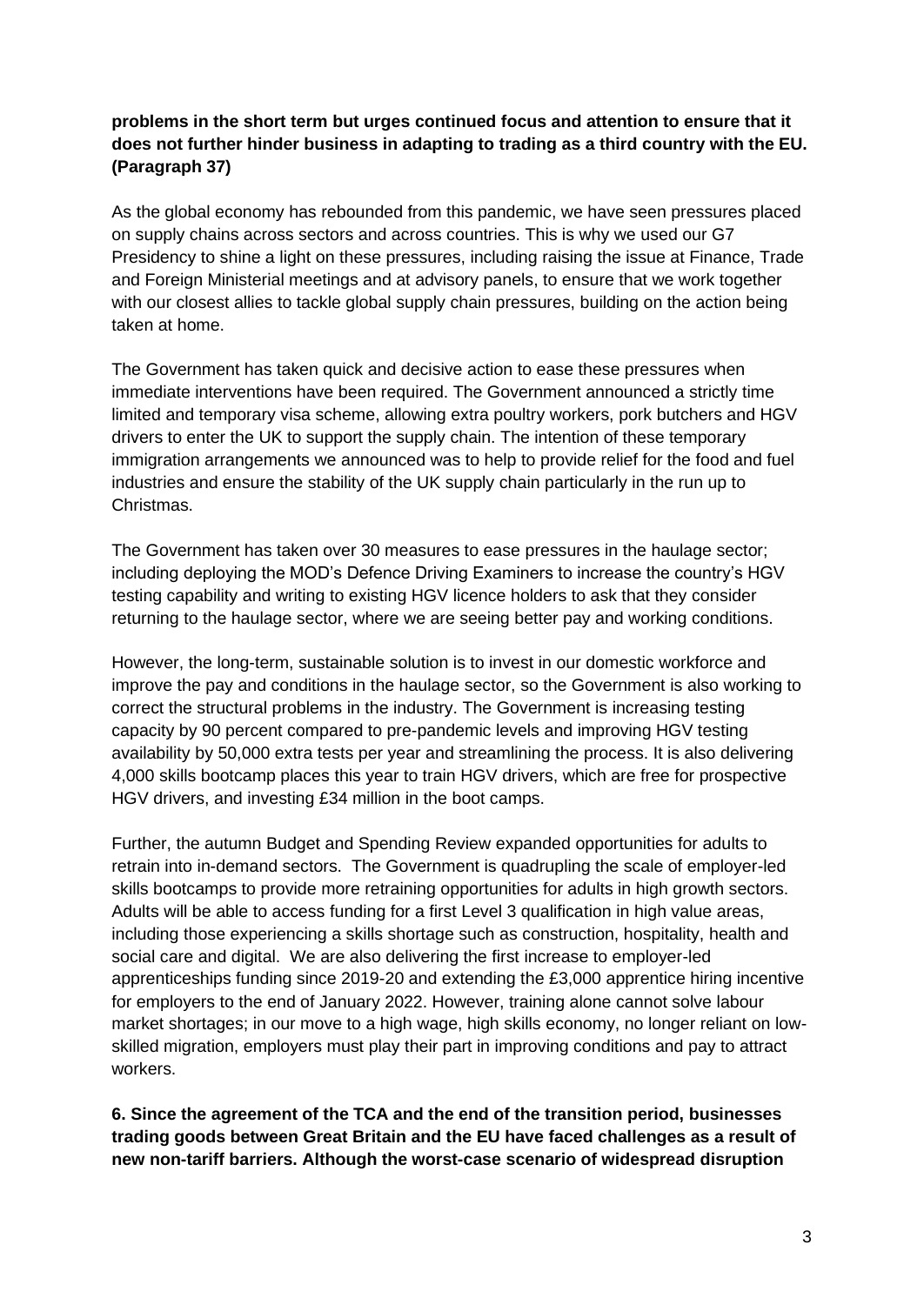**did not come to pass, GB-EU trade in goods is now more complicated and expensive than it was before January 2021. (Paragraph 57).**

**7. There has been some business adjustment to the new trading landscape as the year has progressed, with initial 'teething problems' subsiding. Nevertheless, traders continue to experience challenges and costs. In many cases these appear to be inherent in the new relationship with the EU and are, therefore, unlikely to be entirely eliminated with more time or experience. (Paragraph 58).**

**8. The impact of the new trade barriers on business has been uneven. Smaller businesses, which often lack the resources to adjust to new costs, and the agri-food sector, which faces an additional set of trade barriers in the form of SPS requirements, have been particularly hard hit. Any additional government support for business must take this uneven impact into account. (Paragraph 59).**

The Government recognises that we have entered a new relationship with the EU which will contain many benefits for individual businesses; but that this involves some change. From an early stage, we have taken a number of steps to ease the transition for businesses, including:

- **Staging the introduction of border import controls** to give businesses more time, especially given the pressures caused by the pandemic
- Running a **paid public communications campaign ("Check Change Go"),**  focused on import controls and particularly SMEs and micro businesses.
- Cabinet Office has, so far, led 36 **webinars**, translated into five languages on a range of commodities with a further 140 webinars planned over the next six months, expected to reach around 20,000 EU and GB businesses moving goods from the EU to GB.
- **Engaging at a technical level with key border industry bodies, both in the UK and EU**. For example:
	- On 8 November, Cabinet Office ran a technical event for users of the Short Straits, jointly designed with the French authorities, with around 2,000 present. On 8 December we worked with HMRC to deliver a Goods Vehicle Movement Service (GVMS) step-by-step walk-through webinar with approximately 650 attendees.
	- Cabinet Office ran 10 EU-facing Industry Days between September and November 2021 with over 4400 registrations in total. 2500+ participants attended the events over the course of the programme, with a further 1800+ views of the recorded events on Youtube.
- **Producing easy to understand material and targeted advice.** All our events feature simple step by step case studies from the perspective of the trader. This material is also available on the Gov.uk website. The Cabinet Office has recently launched a leaflet specifically about taking goods through the Short Straits while DfT has a digital platform with a chat function to provide support.
- **Offering an "Import Goods into the UK Step by Step" online service**. This is an early deliverable of the Single Trade Window.
- Creating a **customs intermediary register** on GOV.UK to help traders find an intermediary appropriate to their needs. The register lists c.1500 intermediaries,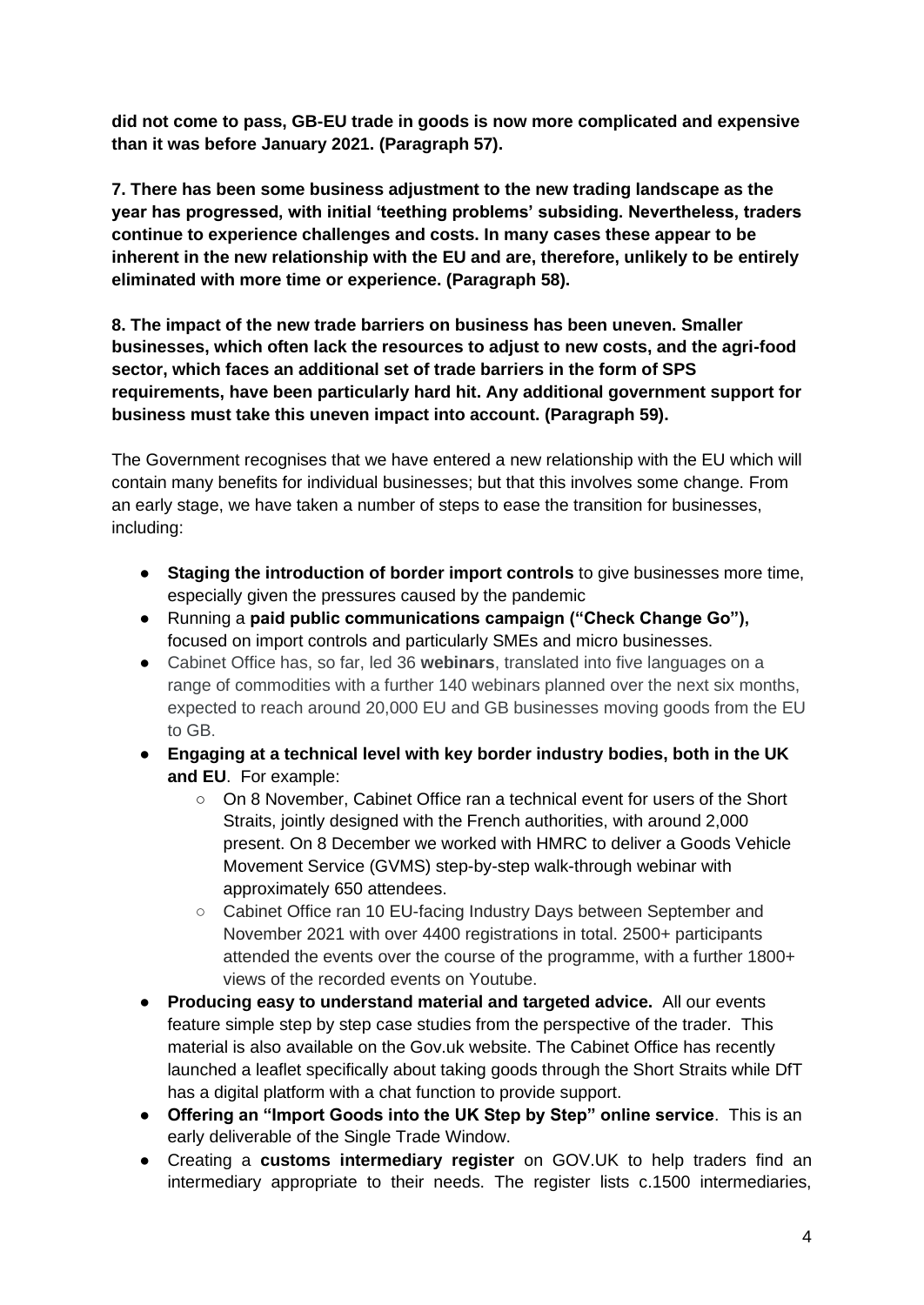whether they are taking on new clients, and the services they provide. It currently shows that over 880 have capacity to take on new clients, the majority suited to smaller traders and to deal with complex declarations such as for Sanitary and Phytosanitary (SPS) goods.

● Holding in depth conversations with key **high value traders**; and working closely with **Business Representative Organisations** to help them get the message about import controls out to their members.

HMRC is continuing to support business following the customs changes on January 1 2022. They are carrying out daily engagement with border industry, are publicising the relevant guidance products actively, and have put in place a comprehensive Customer Support Model. HMRC has also increased its support for businesses who need help with customs processes for goods moving across the border, offering a service that is available 24/7. A robust support and resolution process is in place to ensure the smooth flow of goods in the event of any disruption, congestion or other issues affecting customs controls.

The Government is mindful that some sectors and businesses will need more support in adjusting than others. For example, small and medium-sized enterprises (SMEs) make up 97.8 percent of food and drink manufacturing businesses. Whilst they are vulnerable to changes to trading rules, the government continues to support industry to adapt.

The Government continues to provide tailored support to those industries most impacted:

- It has provided £20 million via the Brexit SME Support Fund to help SMEs adjust to new customs, rules of origin, and VAT rules when trading with the EU.
- To strengthen our reach to this diverse group of businesses, the Government's SME team is prioritising building relationships with individual SMEs, along with business representative organisations (BROs). Through these links our stakeholders report a collective reach to more than 43,000 businesses across the UK. Moreover, the Government has identified SME representatives to attend forums across government, including the Food and Drink Sector Council and Brexit Business Taskforce. SMEs and SME representative organisations have welcomed this support and have shared that it has enabled SMEs to respond more quickly to changing policies, most notably in relation to trade and the pandemic.
- HMRC's Customs Grant Scheme paid out over £69m to support businesses with recruitment, employee training and IT to help with customs declarations.
- All the other work that we have done around business readiness is also available to SMEs.
- The refreshed Export Strategy will focus on the range of barriers to exporting reported by SMEs, from costs and lack of knowledge to constraints in capacity and lack of contacts. It will target interventions across the exporter journey as part of a new single integrated eco-system of export support built around the new Export Support Service that was launched in October.
- Finally, the Government welcomes SME stakeholders to a monthly SME Forum. This forum provides a valuable platform through which to disseminate key information to SMEs, and also to seek their feedback on any upcoming policy changes. This includes our monthly food and drink SME Forum, weekly eBulletin and other digital media to disseminate government communications.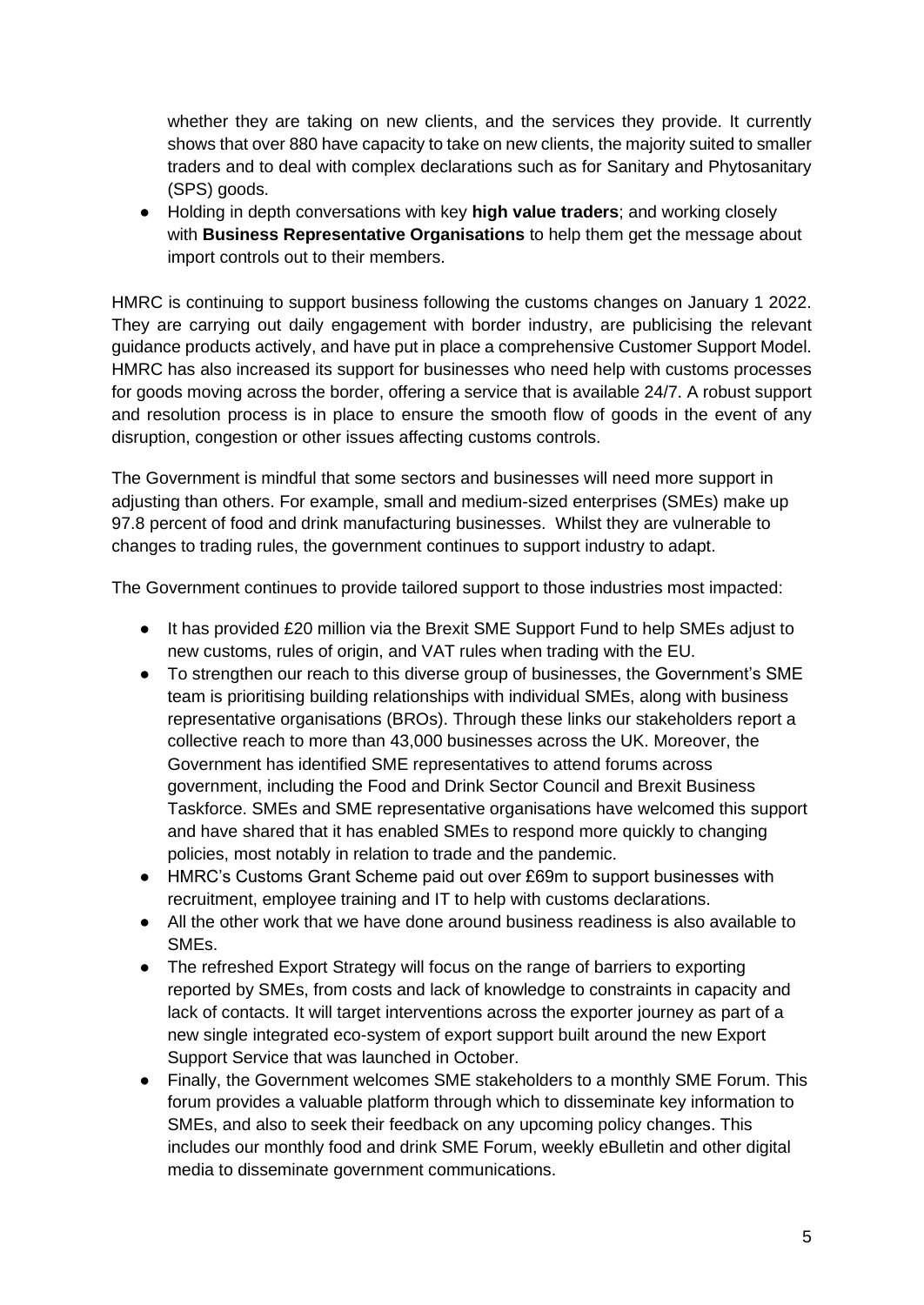**9. Rules of origin are an important part of any free trade agreement as they allow a trader to claim tariff-free access, and have an inherent level of complexity. Although the TCA's rules of origin requirements posed a significant challenge for traders at the start of the year, there is some evidence that businesses have since been able to adjust to them, for example by absorbing the costs or by moving aspects of their distribution infrastructure to the EU. However, with the expiry of the grace period for suppliers' declarations on 1 January 2022 fast approaching, we are concerned that there may be a further wave of short-term difficulties in this area in the new year. (Paragraph 66)**

The Government recognises that moving to a new relationship with the EU has presented challenges for some businesses, including around Rules of Origin (RoO). We welcome the Committee's recognition that businesses have been progressively adapting to the RoO requirements under the TCA since the start of 2021. The Government has been engaging extensively with businesses across sectors on RoO throughout the year to increase their understanding and support them as they adapt to the new requirements.

To help customers understand the complex RoO, HMRC has worked with GDS, HMT, Defra and BEIS on new and amended guides, supported by cross-government communications and engagement campaigns. RoO has been added to the online Trade Tariff tool, which has been called a "big step forward" by external trade bodies. Businesses can obtain support from the Export Support Service. So far, rules of origin issues have not caused any noticeable increase in difficulties for cross-border trade since 1 Jan.

We remain committed to engage with businesses to monitor and address any short-term difficulties resulting from the end of the easement period.

**10. Sanitary and Phytosanitary (SPS) requirements have continued to present a major barrier to GB exports of agri-food products since the agreement of the TCA. The administrative complexity of these requirements is exacerbated by the perishable nature of many agri-food products, and the volume and nature of existing trade flows. As a result, GB exports of agri-food to the EU have become slower, less competitive, and more costly. (Paragraph 79)** 

**11. Unless the UK and the EU are able to reach a more comprehensive agreement, which will require flexibility on both sides, SPS checks and controls will continue to be a serious barrier to agri-food trade. Notwithstanding the long-standing and wellrehearsed differences between the Parties' preferred outcomes in this area, we call on the UK Government to seek an agreement on SPS rules with the EU as an urgent priority. The Government should provide further detail on its efforts in this regard in their response to this report.1 (Paragraph 80)**

Throughout 2021, the Government continued to work closely with exporters and the authorities in EU Member States, at both a national and Border Control Post level, to resolve any issues that exporters have experienced or may be facing.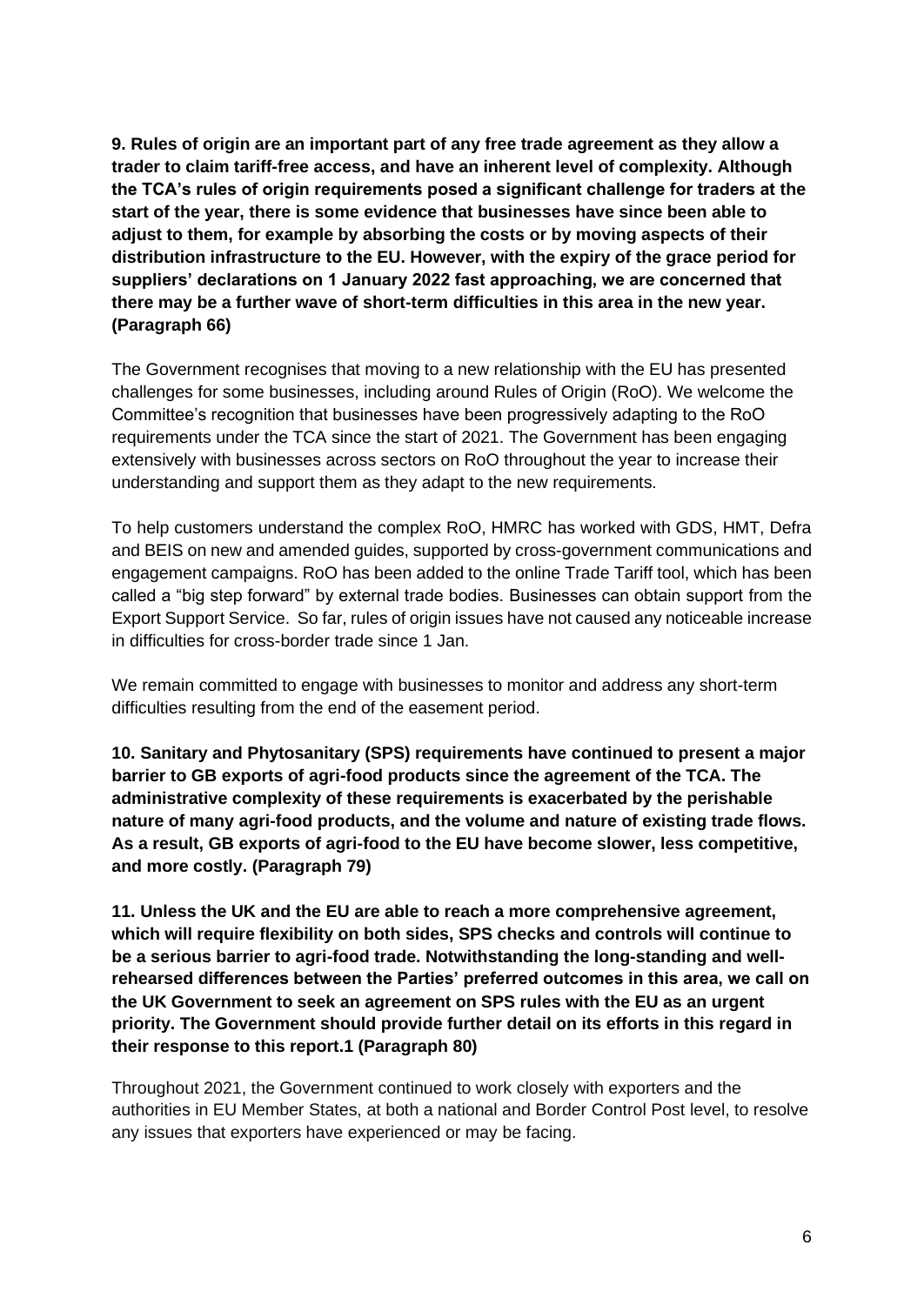Exporters and authorities are adapting; in January 2021 French Border Control Posts were reporting large numbers of non-compliant product of animal origin export consignments from Great Britain. Six months later, French Border Control Posts reported non-compliance rates for the same Great British exports at less than 1 per cent with French authorities standing down reporting as a result.

The TCA Sanitary and Phytosanitary (SPS) chapter includes commitments from both Parties to limit unnecessary barriers to trade, whilst also establishing the UK's full autonomy over our public, plant, and animal health regime. The TCA commitments ensure Great Britain and the European Union take a risk-based approach to their respective SPS border controls. The TCA also provides mechanisms for ongoing cooperation between Parties on regulation to minimise SPS barriers to trade in agri-food goods. It establishes a Trade Specialised Committee on SPS Measures, which has a specific remit to regularly review the Parties' SPS measures, including certification requirements and border clearance processes, and their application, to facilitate trade between the parties.

These cooperation mechanisms have already begun to facilitate constructive dialogue between both parties. For example, the UK is working with the EU to take forward electronic certification. The introduction of electronic certification will enable greater volumes of goods to flow with ease between EU and GB through reducing delays, improving supply chain data, reducing business administration, securing shared borders and improving internal security.

The UK will continue to raise with the EU incidents in which SPS checks or controls are unjustified or disproportionate to the risk that commodities represent, such as the prohibition on exports to the EU of Class B Live Bivalve Molluscs and seed potatoes, in line with our mutual commitments in the TCA. We continue to have amongst the highest standards of biosecurity and food safety in the world.

**12. New customs formalities have added additional complexity to GB-EU trade, which will increase further with the requirement for full customs declarations for imports from 1 January 2022. However, we received evidence that issues around customs intermediary capacity have improved since the start of the year, and we welcome the action the Government has taken in this area. (Paragraph 92)** 

**13. There are further steps the UK and EU could take to reduce the customs burden on traders through co-operation. We regret the fact that the TCA's Specialised Committee on Customs Cooperation and Rules of Origin did not meet until October, and we urge the Government to utilise the platform that this forum provides to the fullest extent. In particular, this could include exploring with the EU the possibility of implementing a single customs office model, similar to that currently operational on the Norway/Sweden border (albeit within the context of the European Economic Area). (Paragraph 93)** 

We welcome the Committee's recognition that the issues around customs intermediary capacity have improved since the start of the year. The Government has provided £84 million to support the expansion of the customs intermediary sector. We continue to engage with the top 40 external stakeholder organisations for customs via the Joint Customs Consultative Committee (JCCC), consulting on policy development for the longer term work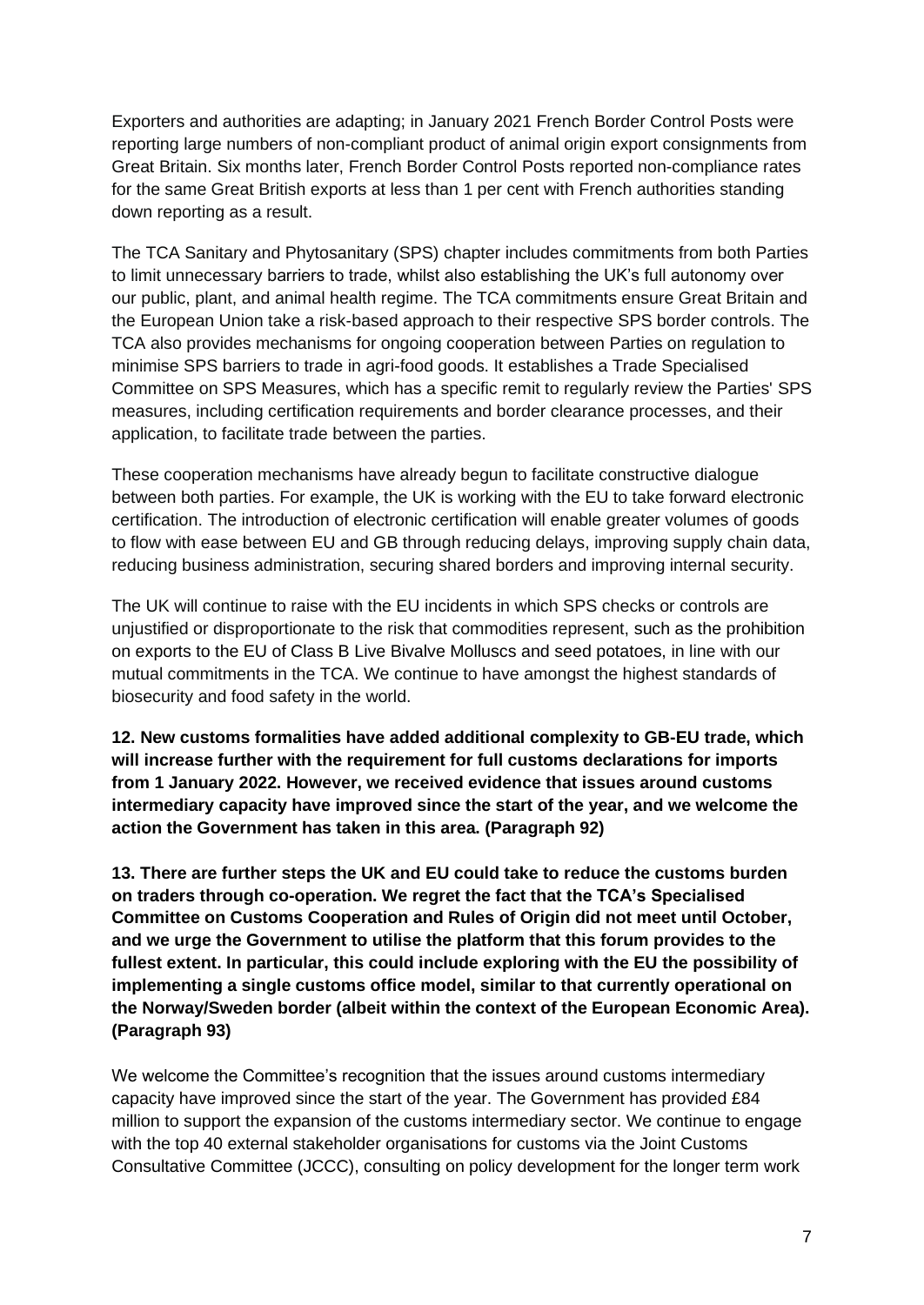as well as immediate readiness issues including trader feedback for the end of staged customs controls.

Since the TCA has been in place, UK officials and ministers have used, and will continue to use, both informal channels and formal committee structures to their fullest extent jointly to secure mutually beneficial objectives with the EU. This includes: effective TCA implementation; supporting traders, particularly in preparing for full customs controls; and pursuing further joint opportunities to reduce traders' administrative burdens and administer our customs regimes securely and efficiently. 

For example, informal and ongoing engagement with the EU Commission has contributed to the timely development of clear and consistent guidance for traders on Rules of Origin procedures. This has directly supported traders in understanding the rules and has already helped to resolve some issues that businesses have raised with the UK or with EU Member States. In October's Specialised Committee on Customs Cooperation and Rules of Origin, we held a discussion to identify areas where the UK and EU could cooperate on future initiatives and heard from EU officials on their ambitions for building a Single Window. We closed the committee with a commitment to explore these themes through further technical dialogues, including exchanging best practice on operational implementation and potential for interoperable systems.

The joint customs offices with the EU, operational on the Norway/Sweden border, have been considered extensively, in particular in the context of Northern Ireland. Implementation of these offices in Norway and Sweden was extremely complex, despite those countries being part of the legal frameworks underpinning the European Economic Area. No such legal frameworks exist for such integrated cooperation between the UK and EU; the TCA alone does not currently provide the legal basis for those offices and the extensive level of cooperation and data sharing requirements needed to underpin such arrangements.

The Government remains committed to working with international partners to reduce the burden on traders. Our 2025 Border Strategy sets out an ambitious plan for transforming how our border operates and we are driving forward delivery of this, for example through the £180m investment in the UK Single Trade Window announced at the Spending Review. Implementing the Strategy will reduce burdens on all traders, whether they are trading with the EU or the rest of the world.

**14. The recent change to EU rules on VAT has been a significant concern for smaller businesses and e-commerce retailers exporting into the EU, in particular the need to hire an EU fiscal representative when using the EU's Import One-Stop Shop (IOSS). (Paragraph 100)** 

**15. We welcome the Government's raising of these matters with the EU, and we urge them to continue to do so. Given the evidence we have received regarding the burden placed on small firms, we hope that the Government is successful in persuading the EU to adopt the same 'listing' approach to the UK as it has done with Norway, so that GB businesses can export goods via IOSS without a fiscal representative. We look forward to an update from the Government on this matter when it responds to this report. (Paragraph 101)**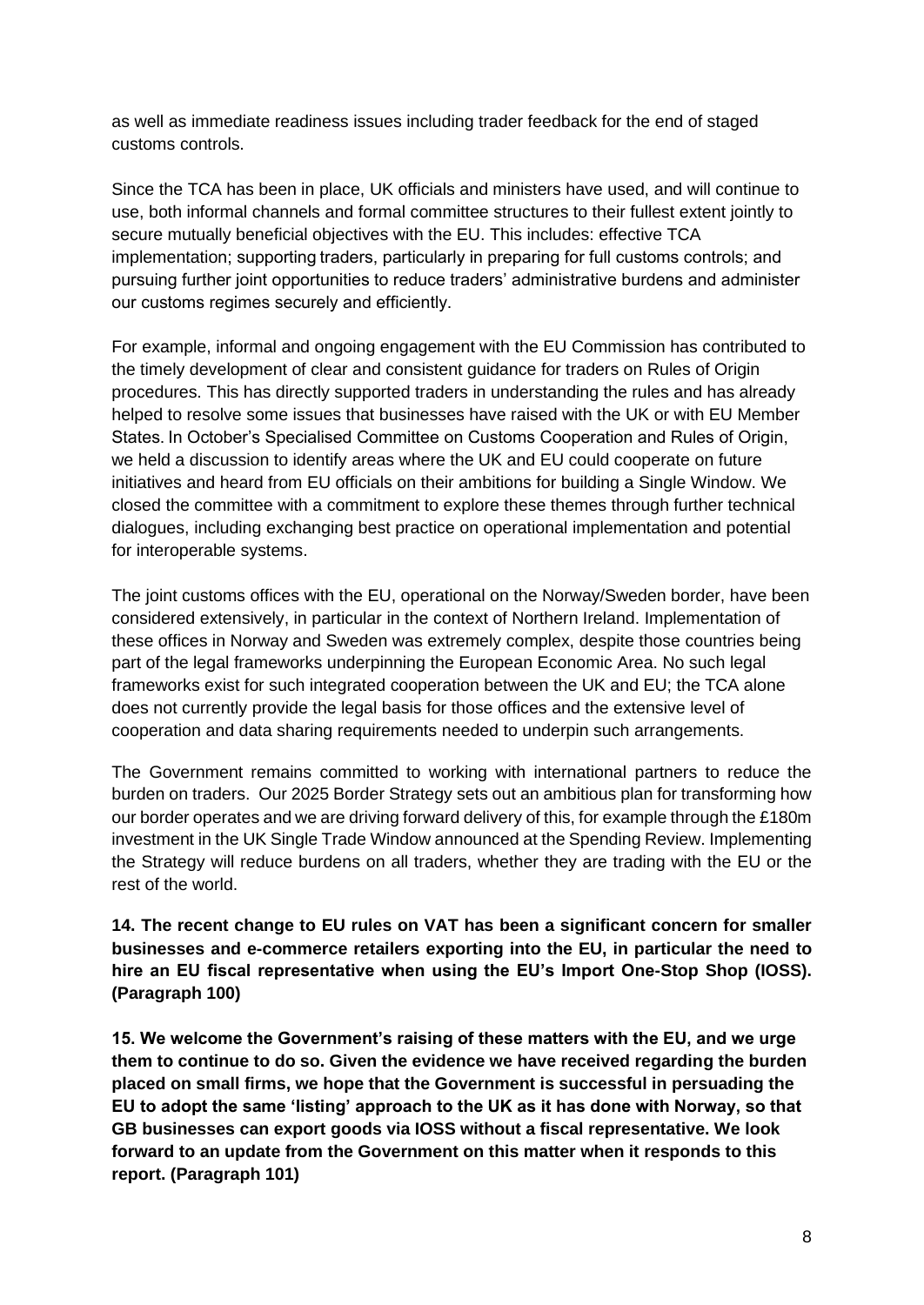The UK has formally written to the EU on 6 July 2021 and 12 August 2021 to request the debt recovery threshold in the TCA be lowered to an amount equivalent to EUR1500. The UK considers this to be a simple solution and of beneficial interest to EU consumers and UK businesses.

Furthermore, the UK formally requested to amend the debt recovery threshold at the EU-UK Trade Partnership Council in November 2021 and at the first Trade Specialised Committee on VAT Administrative Cooperation and Recovery of Taxes under the TCA in December 2021. On both occasions the EU noted the UK's request but stated they were not open to amending the debt recovery threshold contained within the Protocol at this time until more progress has been made implementing the TCA in its current form.

The Government will continue to actively press the EU for the condition to appoint a fiscal representative to not apply to UK businesses.

# **16. Although the TCA's provisions on road transport work well for most hauliers, they are wholly inadequate for those whose business model relies on the temporary movement of goods to multiple locations in the EU, particularly to large sections of the performing arts sector. We retain a close interest in this matter and intend to continue pursuing this in correspondence with the Government. (Paragraph 105)**

The Government acknowledges that touring is a vital part of musicians' and performers' careers, providing not only an income stream, but also enriching opportunities for cultural exchange across the world. We also appreciate that the strength of the touring sector has clear implications for the associated supply chain, such as hauliers who transport equipment for tours and concert venues, which are market leaders in Europe.

During UK-EU negotiations, the UK put forward proposals for specific market access rights for specialist hauliers servicing tours for cultural events, arguing that the nature of their work was different from other haulage activities. The EU was unable to agree to those proposals. It is also worth noting that forthcoming measures already agreed by the EU will constrain intra-EU activity in this sector.

This is a complex issue for which there are no simple solutions. Last year the Department for Transport issued a Call for Evidence on unilateral steps and the Government will announce its next steps shortly. DfT are continuing to work across Government and with the sector to explore potential solutions.

# **17. We are concerned by the continuing issues that smaller businesses have faced with exporting via groupage. We invite the Government to set out how it intends to address this issue in their response to our report. (Paragraph 107)**

The Government is aware of the challenges faced by SMEs regarding groupage exports, and has issued the following guidance to facilitate movements:

#### **Logistics Hubs**

A logistics hub is a premise, approved under food hygiene regulations and listed by the EU for export purposes, which can act as a consolidation point for consignments prior to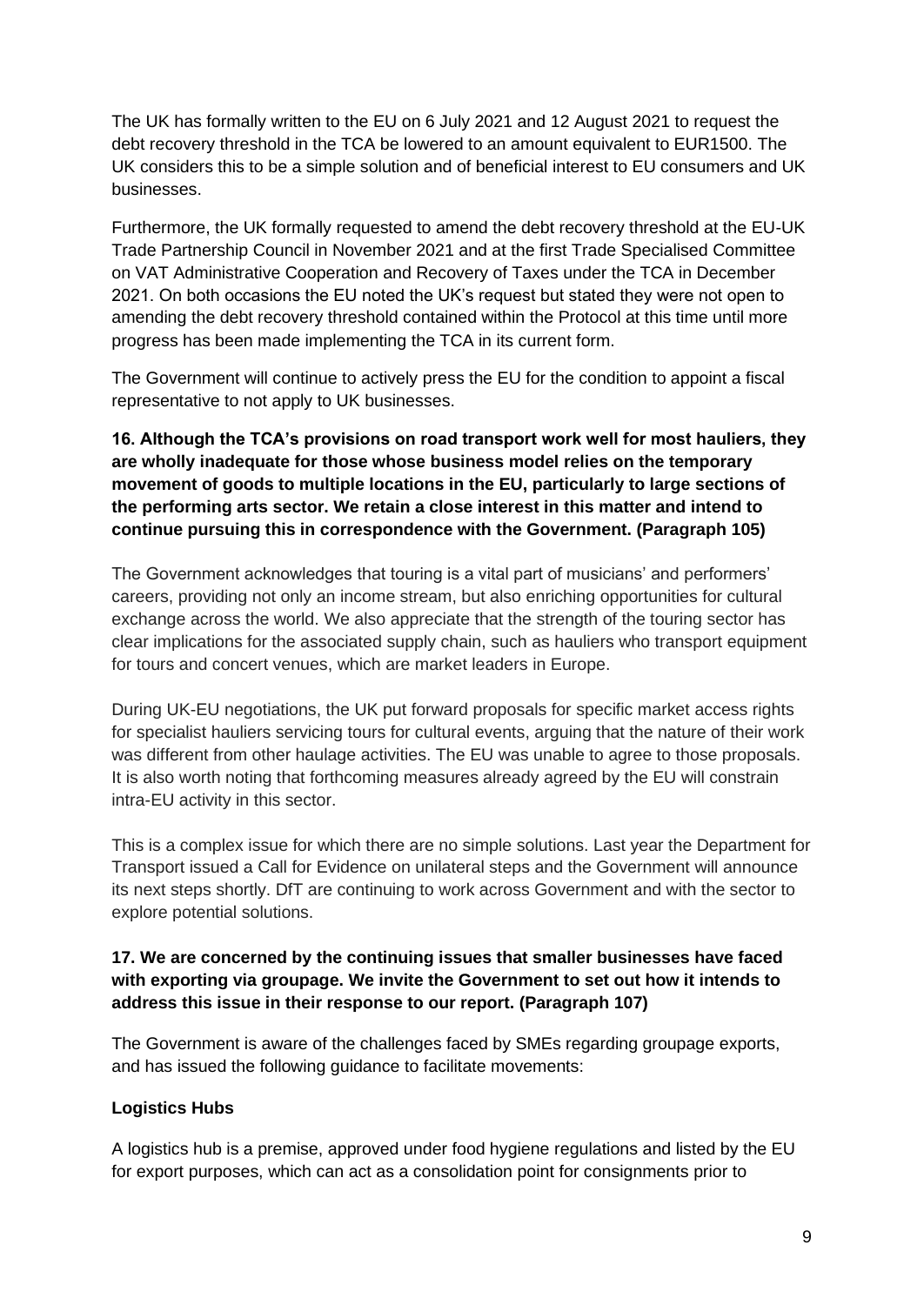certification and dispatch to the EU. Consolidation at a hub enables the groupage of consignments onto a smaller number of EHCs. The Government has published guidance on the process for certification of POAO and plants / plant products at a logistics hub. The Government has conducted extensive industry engagement to establish the strategic position of new hubs to reduce certification burdens and costs, particularly for SMEs, and the time taken for border processes at EU border control posts, covering fish, meat, dairy, and plant products. There are currently six operational hubs for fish and fisheries products, and the Government continues to encourage hubs as a solution for other industries.

#### **Groupage Export Facilitation Scheme (GEFS)**

One of the challenges exporters face is accessing the information needed to certify consignments, especially where there are long or complex supply chains. To address this issue, with the agreement of the Royal College of Veterinary Surgeons (RCVS), the Government established the Groupage Export Facilitation Scheme (GEFS), a membership scheme enabling a certifying officer to make use of time-limited attestations as a form of evidence when signing an EHC for certain products of animal origin that are packaged for the final consumer and originate from stable supply chains.

The scheme applies to both GB-EU exports and GB-NI movements and has more than 80 members including most of the major supermarkets that undertake GB-EU exports. In a recent review of the scheme, stakeholders reported that it had allowed for trade that would have otherwise not occurred and supported millions of pounds worth of trade during 2021. The success of the scheme facilitated RCVS agreement to an extension for a further two years until the end of 2023 as well as an expansion of the scope to cover a wider range of products.

In addition to the above, the Government has also provided £20 million via the Brexit SME Support Fund to help support SMEs adjust to new customs, rules of origin, and VAT rules when trading with the EU.

**18. Business feedback on government guidance to date has been mixed, with praise in some quarters but concerns over a lack of consistency and coordination between government departments. This may be a consequence of the diffuse and complex division of responsibilities across government departments. (Paragraph 112)** 

**19. We are encouraged, however, that the Government appears to be receptive to business feedback about improving its guidance and we hope that this continues. We particularly welcome the creation of the new Export Support Service as a single point of contact for exporters to the EU. (Paragraph 113)** 

#### **[18-19 together]**

We welcome the Committee's view that the Government has taken into account business feedback as it continues to improve its guidance. We continue to work with businesses to ensure that they are in the best possible place to take advantage of our new relationship with the EU.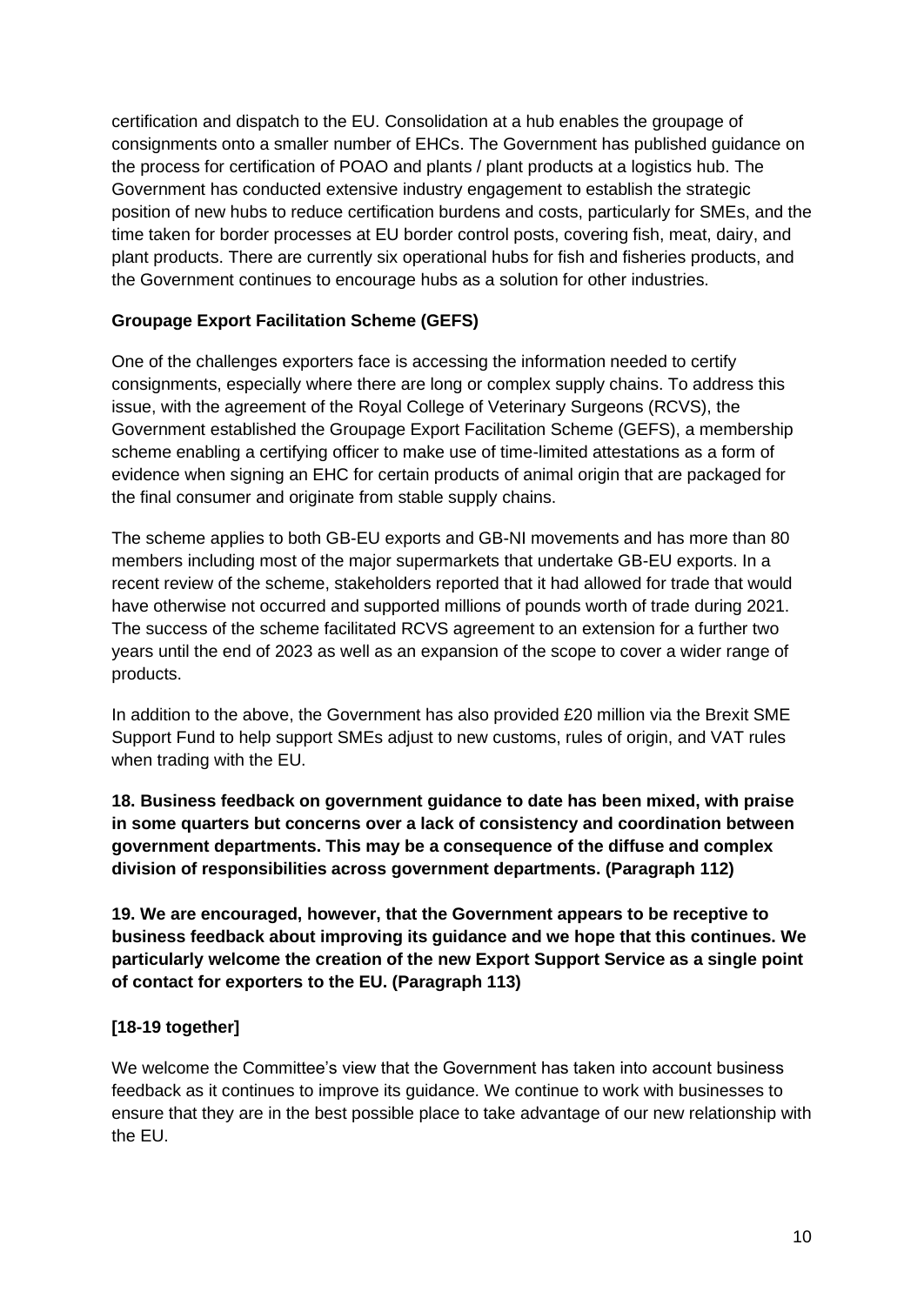The Government has worked collaboratively to ensure guidance meets user needs. On 13 July 2020, the Government published the first iteration of the GB-EU Border Operating Model. This was a coordinated piece of government guidance that set out the core model that all imports and exports will need to follow in simple and easy to understand terms. This included guidance for standard goods and more specialised products and processes. The document has been regularly updated to reflect the latest announcements on the EU-GB border process: since initial publication there have been four major updates.

Alongside the Border Operating Model, the Government has conducted a wide range of engagement to reach out to traders and communicate the latest changes in as timely a manner as possible. We are continually working with other government departments on reviewing guidance, including having further discussions with stakeholders to understand specific challenges. For example, on the basis of comments that customers made on the Rules of Origin guidance, we made a number of significant changes last year and have seen a significant reduction in customer contact as a result of the changes.

The Government has been responsive to business needs, listening to feedback and where necessary creating additional products to assist users. This includes the creation of case studies, showing full end to end journeys, and 'how to' guides to assist businesses in understanding the exact processes that they need to follow on a step by step basis. We continue to be responsive to business needs and welcome all feedback on guidance, products or additional assistance that would help industry.

**20. The Government closed its £20m SME Brexit Support Fund because of low takeup, but we heard that this reflected the Fund's limited eligibility criteria, not low demand among small businesses. Our evidence suggests that SMEs have been disproportionately affected. We therefore recommend that the Government restore a version of the Support Fund, but with wider eligibility criteria, so that businesses who trade mostly but not entirely with the EU are also eligible. If the Government does not accept this recommendation, they should explain their reasoning when they respond to this report and, in doing so, outline the other steps they are taking to help small businesses access professional support. (Paragraph 118)**

The scope of the SME Brexit Support Fund was developed in consultation with business representative groups who also assisted us in advertising the grant to traders. The decision was taken to restrict the grant to those who had not previously carried out international trade transactions outside the EU, and who therefore had no experience of customs controls.

The SME Grant Fund closed as planned on 30 June 2021. It supported over 4000 SMEs. Many applied for both types of support – training and professional advice. Over 2300 grants were dispensed to help with training, and a further 3000 helped applicants get professional advice. Before the scheme closed in June 2021, nearly £6.9m of grants were paid. Although only about a third of the fund was dispensed there is no evidence that the limit of £2000 per applicant impacted this as the average grant was £1250.

The SME Grant Fund was one of a number of ways the Government supported SMEs. Nearly 5000 intermediaries were given around £80m of grant support to help with new IT systems, recruitment, and training, as well as an apprenticeship scheme to help recruitment and training. In total, via the SME Brexit Support Fund and the Intermediaries Grant the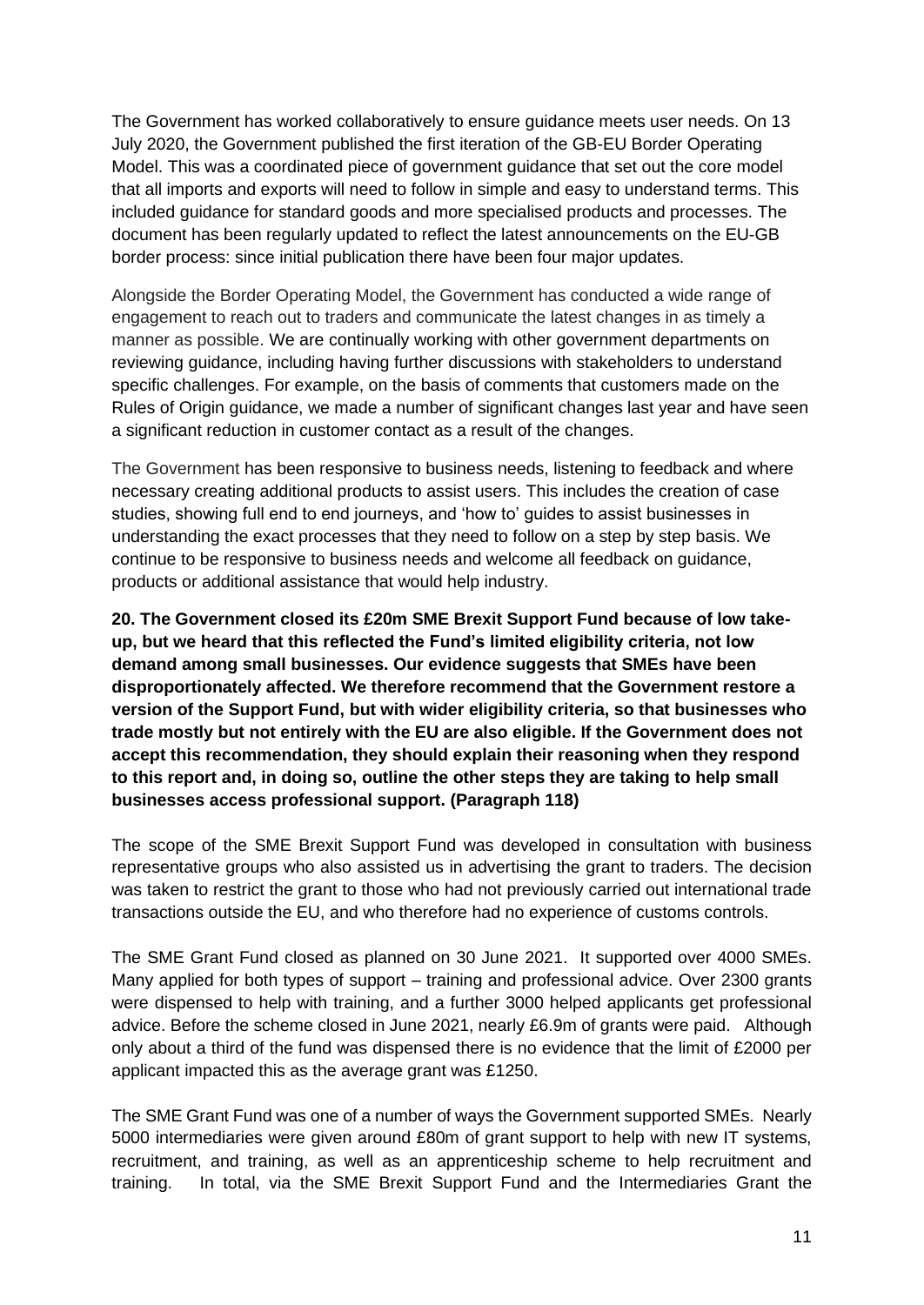Government has made over £100m available to help businesses adapt to new rules. Across both schemes we have made over £100m available with over £83m dispensed to date.

There are no current plans to restart the SME scheme. HMRC will of course consider the impact of the changes of January 2022 changes on traders and consider interventions where needed.

**21. We received considerable evidence of inconsistent treatment of GB exports by authorities in different EU Member States, which has been a source of major frustration, uncertainty, and cost for businesses exporting goods to the EU. However, neither our witnesses nor the UK Government viewed these inconsistencies as being a targeted and deliberate policy, or a breach of the EU's obligations under the TCA. (Paragraph 129)** 

**22. We welcome the ongoing work in government to identify these issues and raise them with the relevant Member States, including through the TCA Specialised Committees where necessary. We encourage them to continue this work. (Paragraph 130)** 

**23. We heard calls for further government action in this area, particularly by facilitating intelligence gathering and monitoring of instances of inconsistent treatment. In their response to this report, the Government should set out in detail the steps that they intend to take in this regard, including the role that the new Export Support Service will play in facilitating the monitoring of inconsistent treatment. (Paragraph 131)** 

The Government agrees with the Committee that we will continue to work with relevant Member States, including through the TCA Specialised Committees, to identify and resolve examples of inconsistent or unnecessarily onerous treatment of UK exports.

The Export Support Service provides a single point of contact for exporters to Europe. The new service brings together well-established government support and helps SMEs navigate existing sources of information, such as HMRC's Customs and International Trade helpline and Defra's Rural Services helpline. It sits alongside DIT's wider package of support for exporters, helping UK businesses export more and with more confidence. The Export Support Service will initially focus on questions businesses have about trading with Europe but may expand to cover more global markets in the future.

The Export Support Service's online and telephone helpline provides a central government service to address exporters' queries, including concerns about inconsistent EU Member State treatment. Most queries require straightforward replies and signposting to UK government or EU Member States' official sources of guidance. To answer more complex queries and investigate instances of EU Member States' inconsistent treatment, the Export Support Service also seeks the input of other relevant UK government departments and the Department for International Trade's network of Market Access Officers in British embassies across the EU. The latter deliver in-market assistance, analysis and advocacy in support of UK businesses – responding to enquiries, gathering business intelligence, and identifying and addressing issues that hinder UK exports.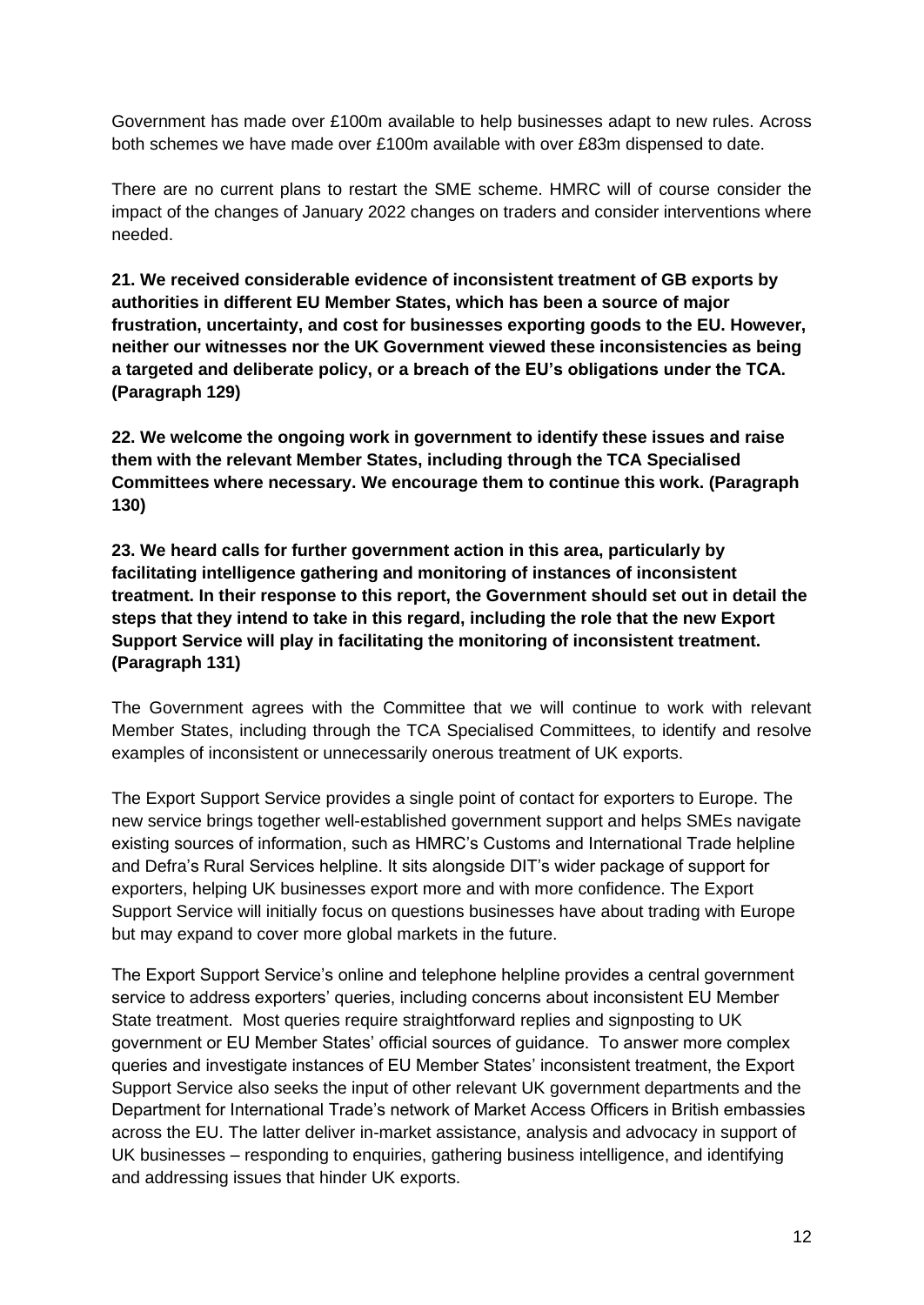The Export Support Service will also monitor and analyse any emerging trends in UK exporters' queries, other sources of business intelligence including from business representative organisations and trade associations, and trade data. Where it identifies issues hindering UK exports it will prioritise them and, working with the lead UK government departments for any given issue and British embassies across the EU, seek to understand the policies and processes which cause them and consider how best to ameliorate or remove them. Wherever possible, it will seek to resolve them through other UK government department lead officials' and British embassies' bilateral interactions with their EU Member State counterparts. If it identifies significant issues where UK exporters are not being treated as they should be under the UK-EU TCA, our Government will address these in the TCA's Specialised Committees.

**24. The Government's decision to further delay the introduction of import controls has both real advantages and real disadvantages, which were reflected in the evidence we received. We note that the decision allows businesses additional time to prepare for the new requirements at a challenging time. However, we also note the concerns of some businesses, particularly in the agri-food sector, that the additional delay undermines business certainty and does not resolve the issues at hand. (Paragraph 144)** 

**25. Despite the Minister's confidence otherwise, we remain concerned that the delay to the introduction of Safety and Security Declarations could undermine UK border security. As the Government's own Border Operating Model states, the requirement for these Declarations "protects the UK against potential threats such as terrorism and the trade from illicit goods such as guns and drugs"—yet these will not be required until 1 July 2022, 18 months after the end of the transition period. We call on the Government to clarify what steps it is taking to protect the UK border from these potential threats in the absence of Safety and Security Declarations. (Paragraph 145)** 

**26. Notwithstanding the merits or otherwise of the decision itself, we regret the fact that the Government only announced the delay to import controls less than three weeks before the first set of controls were due to be introduced. Announcing the decision at this late stage undermined business planning and may have reinforced the impression among many businesses that these checks and controls will never be introduced. Any further changes to the timetable, if they are needed, should be announced at the earliest possible opportunity. (Paragraph 148)** 

The initial decision taken by the Government to phase the introduction of border import controls was a response to the unprecedented situation faced by business as a consequence of the pandemic. Subsequent decisions responded to the fact that the pandemic lasted longer and had a deeper impact than was initially expected. The arguments for holding to the original timetable were considered carefully at the time.

The Government has communicated actively with business throughout regarding our plans for border import controls, in particular through the publication of the comprehensive Border Operating Model. All updates to the timetable were communicated as soon as the decisions to change the timetable were taken.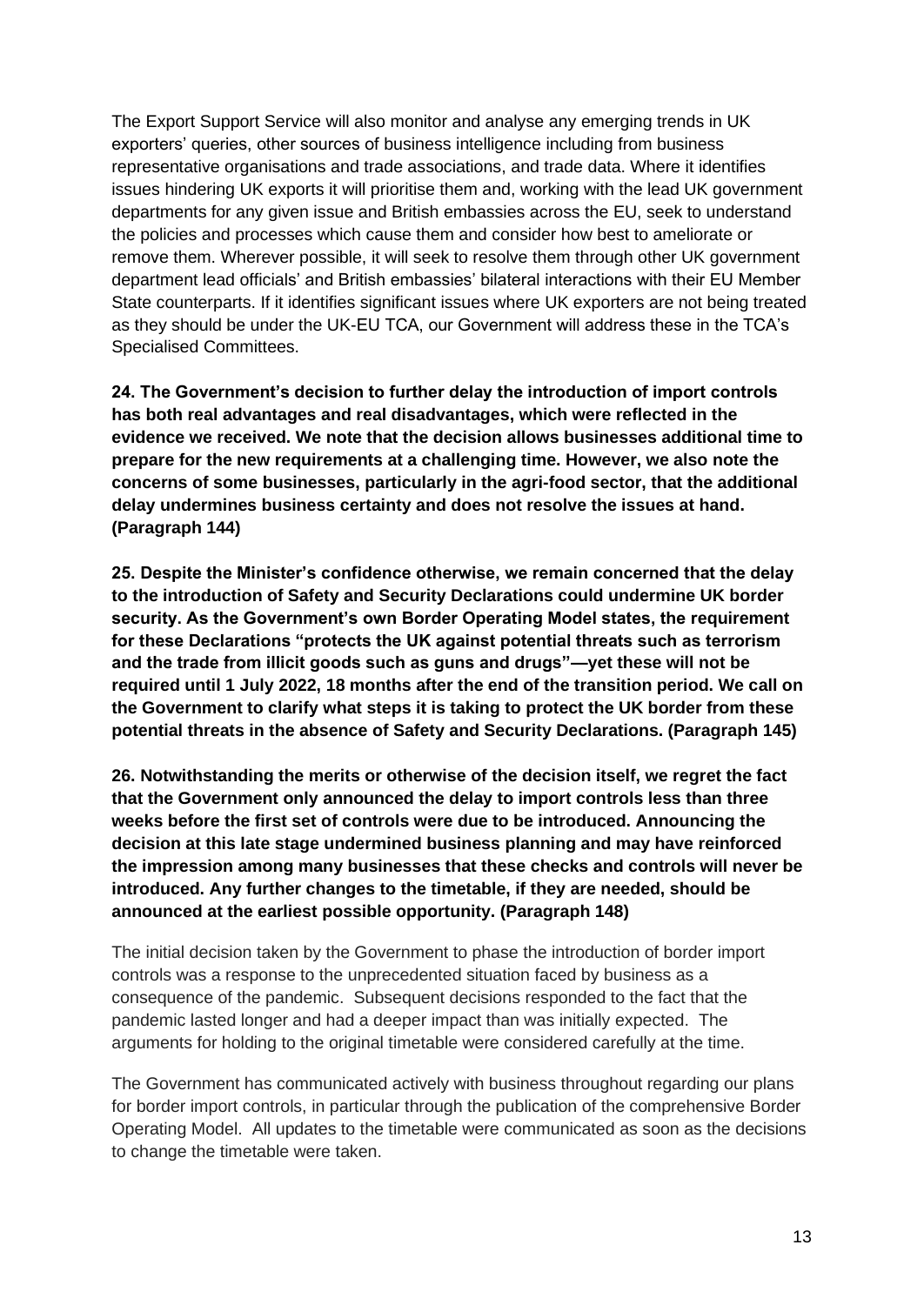The Government has robust anti-smuggling controls and dynamic intelligence capabilities which will continue to prevent, deter, and detect illegal movements of goods and enable us to enforce criminal and civil sanctions against those responsible for those movements. Safety and Security declarations are only waived in cases where they were also waived prior to our departure from the EU – namely, for EU imports to the UK. So, when we do introduce these declarations, they will provide an extra tool in our security processes.

# **27. The Government argues that its preparations were on track for the original timetable and were not a factor in the decision to delay import controls. However, we note the scepticism of several of our witnesses regarding this claim, particularly with respect to physical infrastructure. (Paragraph 157)**

The Government reaffirms that key systems and infrastructure required would have been sufficiently operational to meet the original date for introduction. The Government provided £470 million for new physical infrastructure to carry out customs and biosecurity checks after the end of the transition period.

**28. There is clearly a concern among some UK businesses that the asymmetry in the import controls applied by the EU and the UK has placed GB exporters to the EU at a competitive disadvantage compared to EU businesses exporting to GB. However, some UK businesses import to export, meaning that less paperwork and fewer controls may have helped them and may also have mitigated more severe disruptions in UK supply chains. We recognise the very real supply-chain imperatives that have driven this state of affairs and note that the current level of asymmetry is temporary, and ought to be rectified by the scheduled introduction of full import checks and controls from January and July 2022. (Paragraph 172)** 

The Government delayed the introduction of import controls given the impact of Covid 19 on global supply chains and business preparations for the UK leaving the EU.Custom import controls have now been introduced and remaining controls for SPS goods will be introduced later this year. We continue to look at how controls can be implemented in the most effective way, as set out in the 2025 Border Strategy

# **29. With respect to the longer term, we ask the Government to explain how it will take a calibrated and strategic approach to its use of asymmetry at the border, in such a way as to maximise the UK's competitive strength as a trading nation. (Paragraph 173)**

As per our response to paragraph 28, custom import controls have now been introduced and remaining controls for SPS goods will be introduced later this year.

The Cabinet Office will continue to ensure that design and delivery of the 2025 Border Strategy is aligned to create a world-leading, user-centric UK border to make it the most effective in the world - a system which uses, in full, the flexibility that we have outside the EU. We continue to examine our approach to border controls. As part of our approach to strengthening the UK's competitiveness, we will develop a UK Single Trade Window - a single data portal into which traders and intermediaries can submit any required data only once and reduce the cost of importing and exporting goods for businesses. We will also test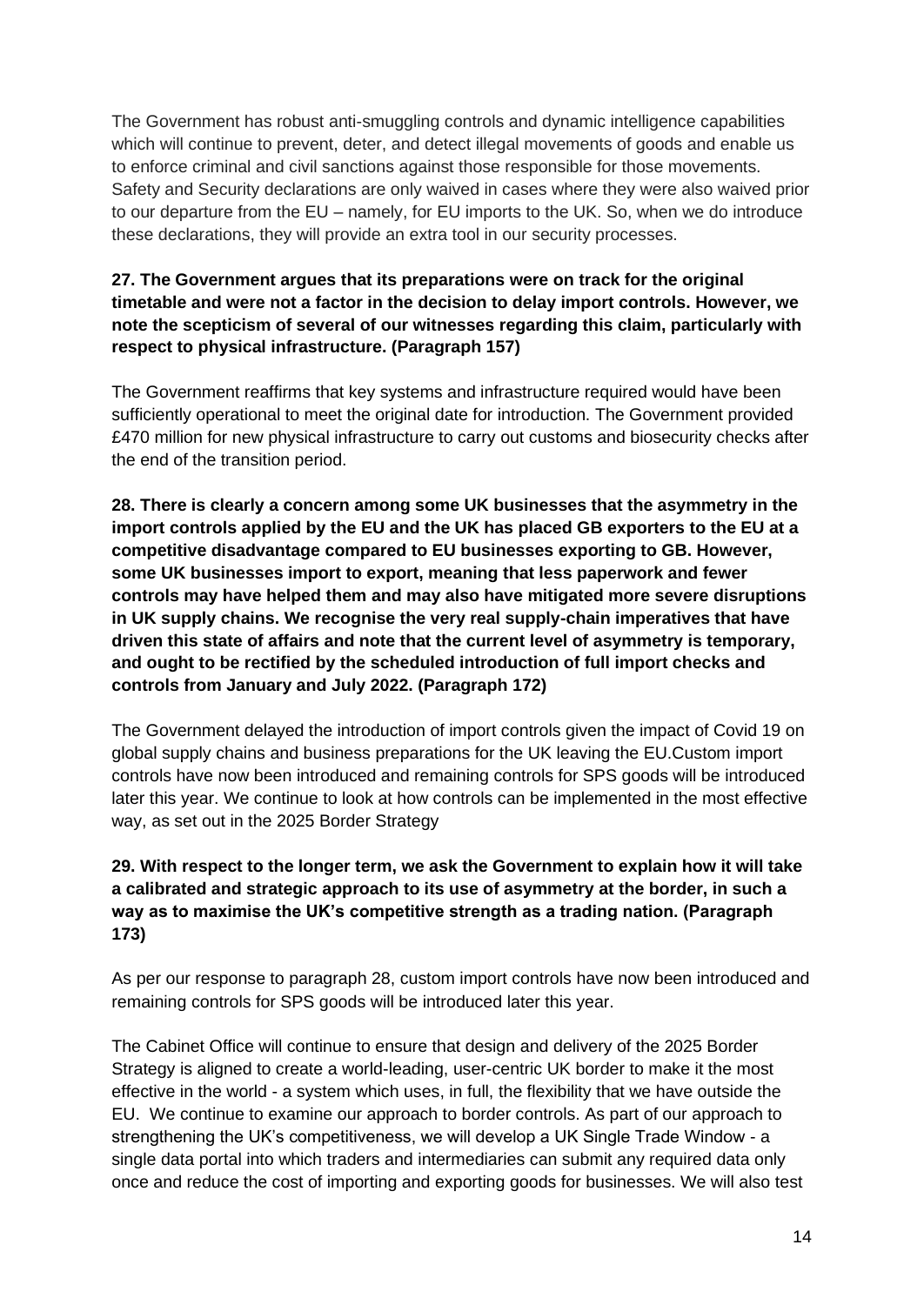the use of technology, real time data and trusted relationships to enhance the competitive strength and traders' experience of the UK border.

**30. We heard concerns over repeated delays damaging business confidence in the Government's timetable, with a risk that they send the message that import controls will be delayed again or never be implemented at all. It is vital that the Government takes steps to address this. Ensuring the 1 January 2022 deadline for customs controls is adhered to and goes as smoothly as possible would build confidence ahead of the later deadlines from July. (Paragraph 174)**

**31. We also heard that the decision to delay had penalised those who prepared, at a cost, for the original deadlines. Although these preparations for the original deadlines were not wasted entirely, it would have been preferable in terms of business certainty if the Government had set out a realistic timetable at the outset and stuck to it rather than repeatedly moving deadlines. (Paragraph 175)** 

**32. Although we view the arguments for and against the most recent delay to import controls as finely balanced, we agree with the majority of our witnesses that there should not be a fourth delay. Now that it has set out its new timetable, we urge the Government to stick to it. (Paragraph 184)** 

**33. We note that the deadline for the Government to respond to this report will fall after 1 January 2022, when full customs controls are due to be introduced. If either these controls or those scheduled for 1 July 2022 are delayed in the interim, we will expect the Government's response to address the reasons and impact of such a decision in detail. (Paragraph 185)** 

Remaining customs controls were successfully implemented with the EU on 1 January 2022. The Government intends to implement all remaining border controls with the EU as set out in the EU-GB Border Operating Model and previously announced.

On the balance of argument in terms of the phasing of import controls, see our answer to paragraph 26 above.

The majority of controls have been introduced and those outstanding will be introduced later this year, therefore businesses that already took steps to prepare will be ready for when those requirements come into effect. Businesses that have not taken those steps will still need to prepare for further controls when they are implemented.

**34. The National Audit Office (NAO) has warned that, in delaying the introduction of import controls, the UK risks the possibility of legal action under the auspices of the World Trade Organisation (WTO) for a potential breach of the latter's 'most-favourednation' principle. The Government told us, however, that it was confident that its decision to employ a short, timelimited extension was in line with the UK's WTO obligations. We agree that, so long as the situation is time-bound, there is a low risk of adverse legal consequences flowing from this delay. We remain to be convinced, however, that this would remain the case if the status quo persisted indefinitely, without these checks and controls being introduced. (Paragraph 189)**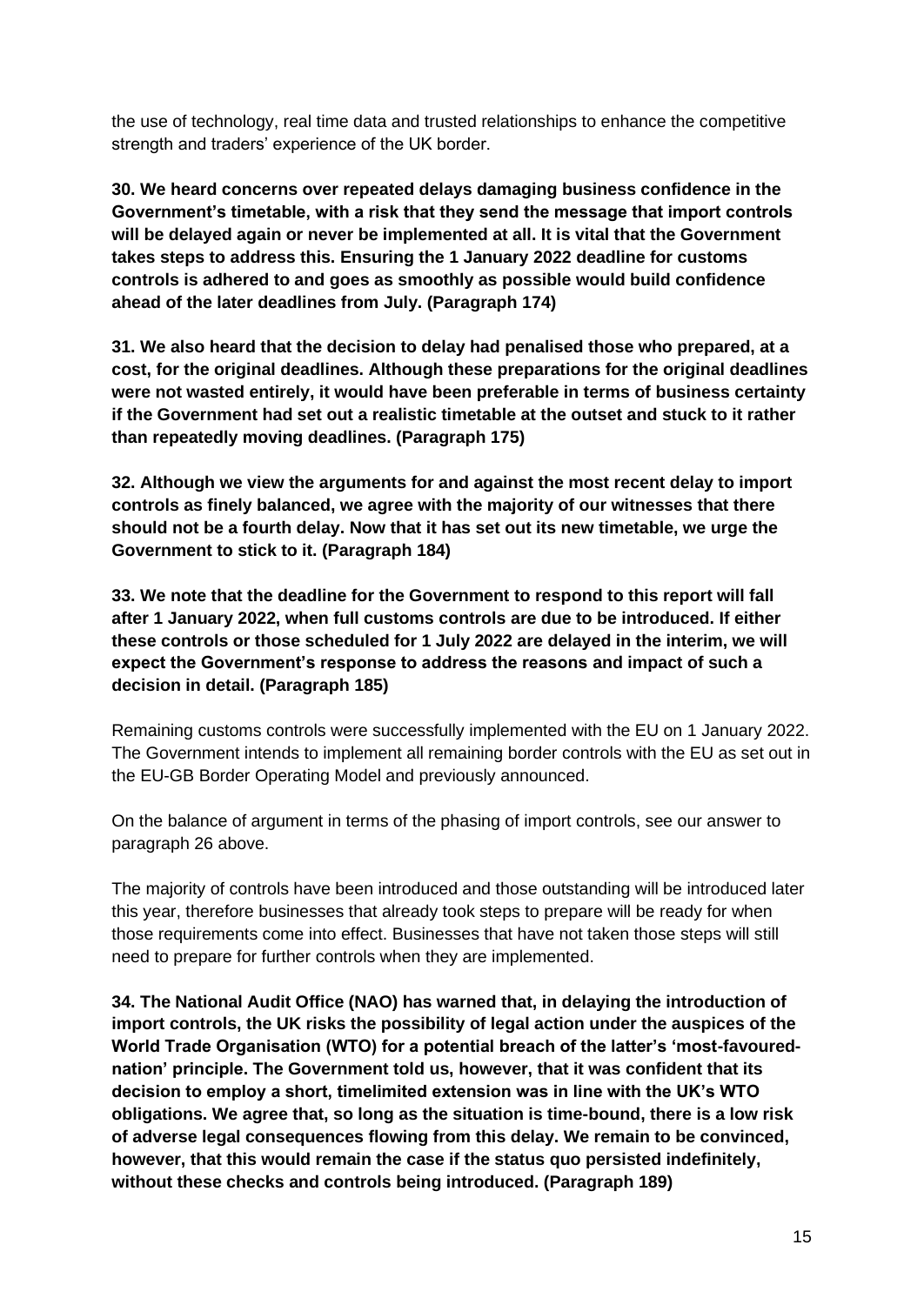The Government intends to introduce border import controls in full during 2022, and is therefore confident that no question of WTO challenge will arise.

**35. There may be some temporary disruption when new import controls are introduced from January and July 2022, as traders adjust to a further set of new requirements. However, the extent of this disruption will depend on Government and business readiness, and on the Government's approach to enforcing compliance after the deadlines pass. The Government should extensively test and trial procedures with traders ahead of the deadlines to help keep any disruption to a minimum. (Paragraph 196)** 

The Government agrees with this recommendation. The Cabinet Office undertook a series of operational tests targeted at testing the full end-to-end process in key supply chains and locations in preparation for the changes due on 1st January 2022. This proved effective in terms of industry feedback and readiness as well as highlighting some issues that required rectification. The Cabinet Office will be coordinating a parallel approach for the changes planned from July 2022, working closely with DEFRA, HMRC and Border Force to lead full end-to-end testing.

**36. Business compliance with the new requirement for full customs declarations from 1 January 2022 is a source of concern and could have long as well as short-term consequences. Much will depend, however, on the approach that the Government takes to enforcement. (Paragraph 205)** 

**37. We are encouraged to learn that HMRC intends to take a supportive approach that seeks to help and educate non-compliant traders, rather than punish them. However, we call on the Government to clarify how this approach has been communicated to traders, how long it will last, and how they intend to balance a 'light-touch' approach to enforcement with the need to incentivise compliance in the medium-term. (Paragraph 206)** 

**38. Given that the Government's response to this report will not be due until after the deadline for full customs declarations is due to expire, we ask that an assessment of how businesses are adjusting to the new requirements is included in the response. (Paragraph 207)** 

HMRC's customs strategy is to facilitate cross-border trade, whilst at the same time maintaining customs controls and preventing illegal imports and exports. These are not mutually exclusive objectives, and HMRC is conducting well-targeted enforcement activities where there is deliberate non-compliance and smuggling, whilst providing education and support to the majority of businesses who want to get things right. The Government's overarching priority is to keep goods moving and avoid delays at the border. As the customs authority, HMRC will act to ensure that border processes are as smooth as possible, whilst targeting cross border threats.

Following the introduction of full customs controls, HMRC continues to employ a fair and proportionate approach to tackling customs risks. This includes educating traders and the border industry to support trade and help everyone meet their obligations, as well as pre- and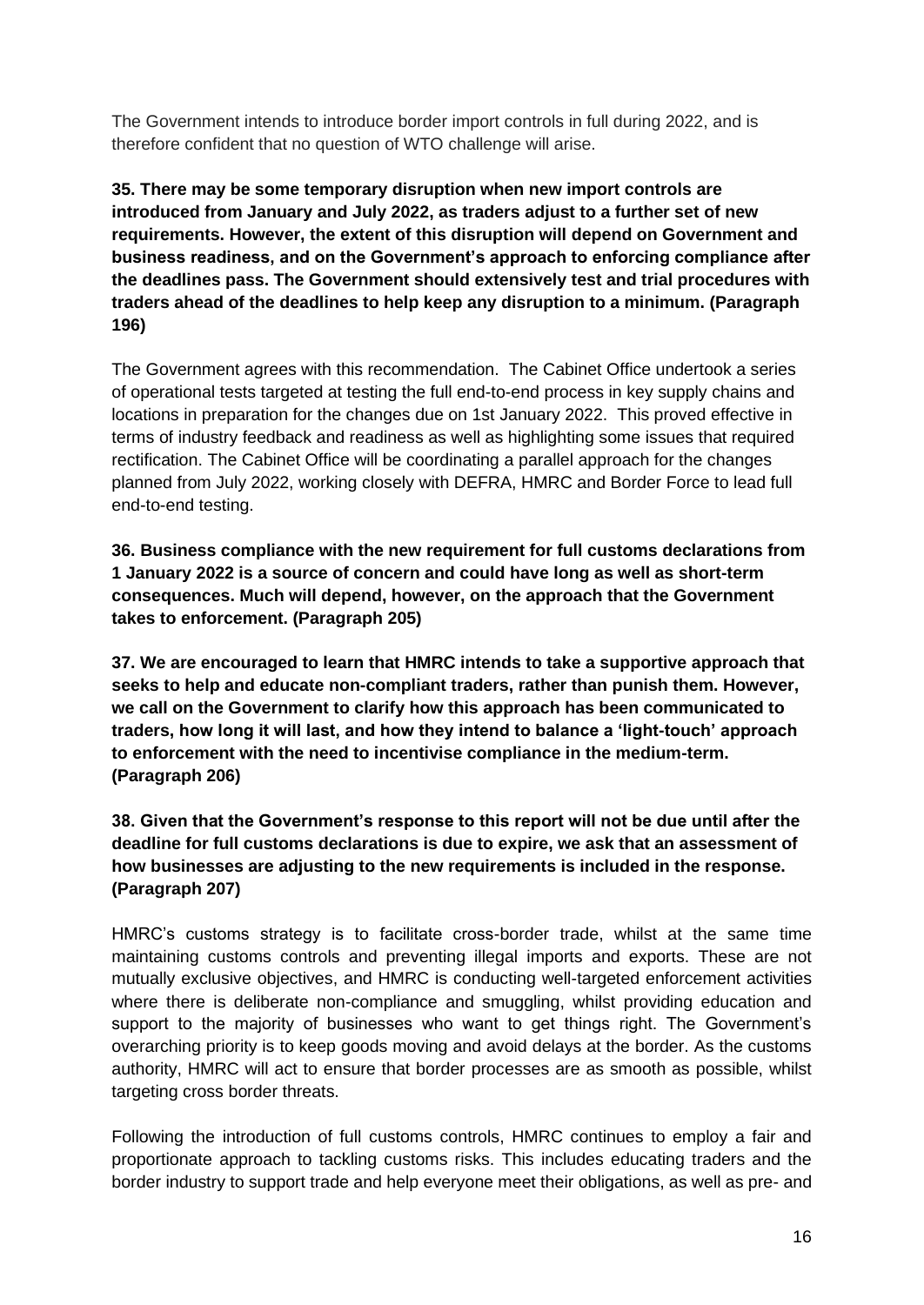post-clearance checks, and regular monitoring of riskier traders and their supply chains to address any risks of illicit trade. This is being undertaken through communication campaigns. We are urging all traders to engage with these activities so that they can meet their obligations and avoid disruption. We welcome the Committee's support in this.

At the time of this response, the new requirements have only been in force for a matter of weeks, so it is too early to assess in any detail how businesses are adapting. Initial indications are that, building on the extensive support provided to businesses to prepare, compliance with the new customs declaration processes for EU trade is good and businesses are, on the whole, adjusting well. There are, of course, some issues arising, but they have been localised and HMRC and Border Force are working closely with hauliers, carriers and importers to resolve them.

**39. We have significant concerns about the imminent expiry of the grace period for suppliers' declarations on rules of origin. Firms that have misunderstood the grace period, or are unaware of its expiry, risk facing tariffs from 1 January 2022. We urge the Government to do all it can to communicate this deadline to businesses, especially SMEs. As with customs controls, the Government should take a pragmatic and supportive approach to enforcing compliance. (Paragraph 212)** 

**40. We note that this grace period will already have expired by the time the Government's response to this report is due. In its response to this report, the Government should set out the approach it is taking to monitoring and enforcing compliance, as well as its assessment of how businesses are adjusting to the requirement for suppliers' declarations. (Paragraph 213)** 

The Government continues to work closely with businesses, including SMEs, to help them adjust to the new RoO requirements. We have put in place a range of actions to increase traders' understanding of what they need to do to comply with the rules and increase motivation to act. This includes comprehensive GOV.UK guidance, webinars, letters, emails, social media, stakeholder engagement, events and roundtable discussions.

SMEs are traditionally hard to reach, so departments have been focussing on this group in their extensive efforts to educate and support traders throughout 2020 and 2021.

On compliance, the Government is taking a pragmatic approach to goods from overseas businesses exported to the UK. Our approach will be risk-based, continuing to be fair and proportionate, whilst focusing on education and aiming to help the businesses be compliant and successfully trade. However, deliberate non-compliance and fraud will be treated firmly and fairly. Through this approach, HMRC will aim to protect the UK's domestic producers from overseas exporters seeking to undermine the rules of origin negotiated in UK trade agreements. In parallel, HMRC and HMT have engaged with the European Commission and EU member state counterparts to stress the need for a proportionate approach to any compliance activity carried out on UK exports, and will continue to engage as needed.

Departments are continuing to work closely and gather feedback from businesses and their representative bodies through their regular engagement channels, such as HMRC's Joint Customs Consultative Committees and the Export Support Service (ESS). Departments have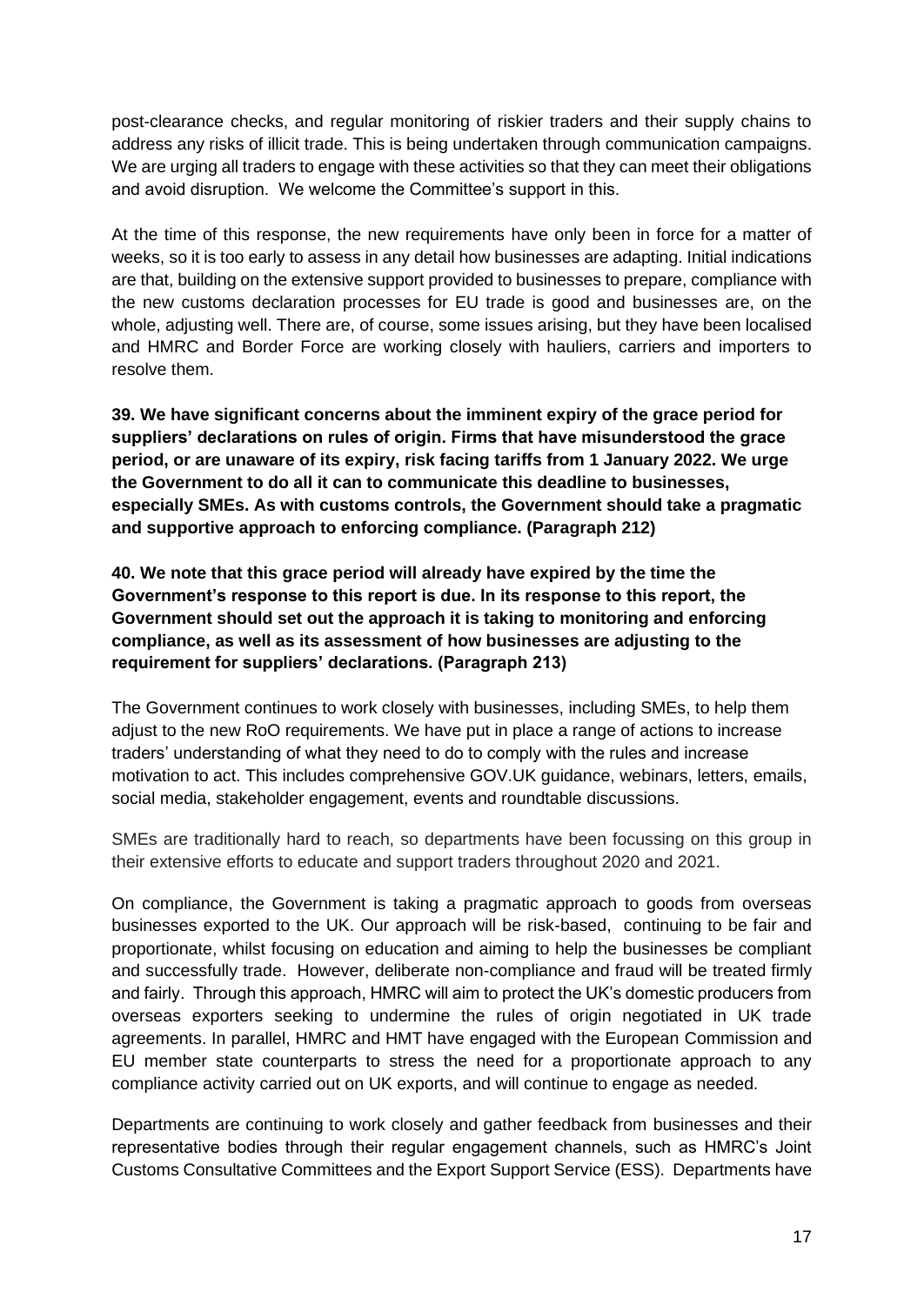not reported any significant upturn in the level of queries on rules of origin since 1 January but are continuing to monitor this policy area closely and will respond to any issues that may arise.

**41. The delay to the introduction of SPS controls provides the Government with extra time to ensure that the introduction of the new requirements on 1 July 2022 goes as smoothly as possible. We retain an interest in these matters and will monitor the implementation of the new controls closely. (Paragraph 219)**

**42. In particular, the Government should ensure that sufficient Border Control Posts (BCPs) are operational in time, and that contingencies are in place if not. Clarity should also be provided on how each BCP will operate and the fees that will be charged for BCP inspections. We request that the Government provides an update on its progress in operationalising BCPs when it responds to this report. (Paragraph 220)** 

The Government is working closely with Port Health Authorities (PHAs) and port operators to ensure operational readiness for the controls that will be introduced from 1 July 2022.

The Government expects all currently planned Border Control Post (BCP) facilities funded by the Port Infrastructure Fund to be operational, or to have pre-planned contingencies in place, for the introduction of additional SPS controls from 1 July 2022.

All 22 PHAs receiving funding under the Port Health Transition Fund are monitored regularly for their readiness progress towards the July 2022 implementation timeframes. At the time of preparing this response all 22 PHAs were on track for implementation of the new SPS controls.

The Government is also developing new inland BCPs in Kent to accommodate goods moving through the Short Straits. A list of current BCPs, including how they will operate, is available on GOV.UK and is updated as and when new ones are designated.

Sanitary and Phytosanitary (SPS) infrastructure is a devolved matter. The Government understands that neither Wales nor Scotland will have permanent BCPs available from 1 July 2022. Interim solutions are being developed and we are working closely with the devolved administrations to ensure we have a consistent approach to biosecurity throughout Great Britain.

On charging, the Official Controls Regulations (OCR) requires competent authorities to charge for the official controls undertaken at a BC, by the PHA. The OCR requires that the fees and charging structure be based on a full cost recovery model unless the throughput of consignments is sufficiently low to make full cost recovery uneconomical.

The Fees and Charges for the checks carried out by a PHA are set as minimum charges in the OCR; Article 79 sets out the principles of the fees and charging regime; Article 81 sets out the cost which can be included in the calculation of the fees and charges; Article 82 sets out the options in calculating and making the charges – i.e. flat fee applied to call consignments regardless of checks undertaken or targeted charging; and Annex IV chapter 2 sets out the minimum charges to be applied for the checks.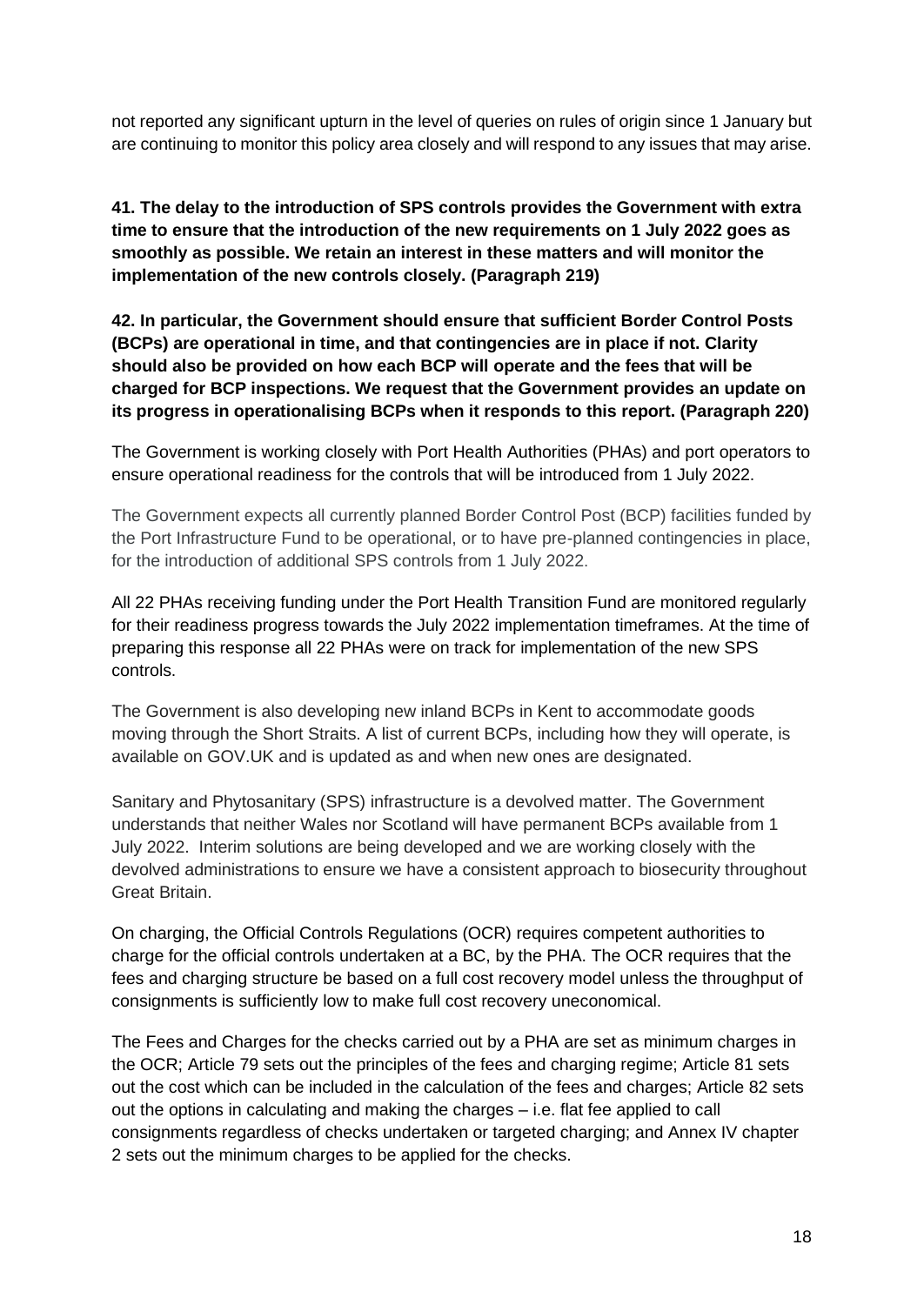All port health authorities are required to publish their fees and charging structures on their websites.

On inland BCPs, normal statutory charges for checks will apply at these sites as at other points of entry. As for charging for the facilities themselves, the Government recognises the potential impact the charging rate levied could have on customer flows at different ports. The Government hopes to make an announcement as soon as possible this year regarding a fair approach to charging that does not distort the market. In the meantime, it continues to engage with ports and their representatives.

# **43. The Government should also prepare to ensure that each port applies the controls consistently, and to introduce procedures to resolve difficulties as soon as they arise. (Paragraph 221)**

The Government has implemented a robust framework for engagement, monitoring and support of port health authorities. Cabinet Office are focusing on port operations, to ensure a consistent and aligned approach to operational readiness and enforcement for the new regime of SPS checks on EU-GB imports of animal products. This readiness framework includes regular individual Port Health Authority (PHA) engagement meetings, PHA capability working groups, PHA capability delivery forums and PHA/Trader communications working groups, all aimed at achieving operational readiness for July 2022.

In addition, the Government is producing relevant SPS controls guidance, together with comprehensive online and practical training programmes for all PHA staff to provide the foundation for consistent operating practices. The PHAs operate as the competent authority responsible for the enforcement of SPS controls at each BCP. Each individual PHA may employ different operating practices that importers will need to be aware of. Additionally, veterinary officers employed to carry out these checks by PHAs are highly qualified and will apply their professional judgement when carrying out SPS checks, within the framework of requirements set by the Government.

# **44. The Government should use the additional time ahead of the introduction of import controls to further update, consolidate and publicise its guidance to traders, in response to stakeholder feedback. It is vital that guidance is accessible and userfriendly, with the level of detail differentiated according to target audience. (Paragraph 227)**

The Government agrees with the Committee's comments.

In 2022, our work on trader readiness will include a further 140 webinars, the publication of simple animations on moving goods between the EU and GB, and a raft of new guidance including further 'how to' guides and updated case studies. We will continue to engage with industry to get feedback on the range of different user needs and where we can provide additional support and guidance. We will also be working closely with trade associations and key industry stakeholders to develop bespoke webinars to address key issues. The government's Border Operating Model consolidates guidance from across departments and we continue to work with stakeholders to ensure this reflects their requirements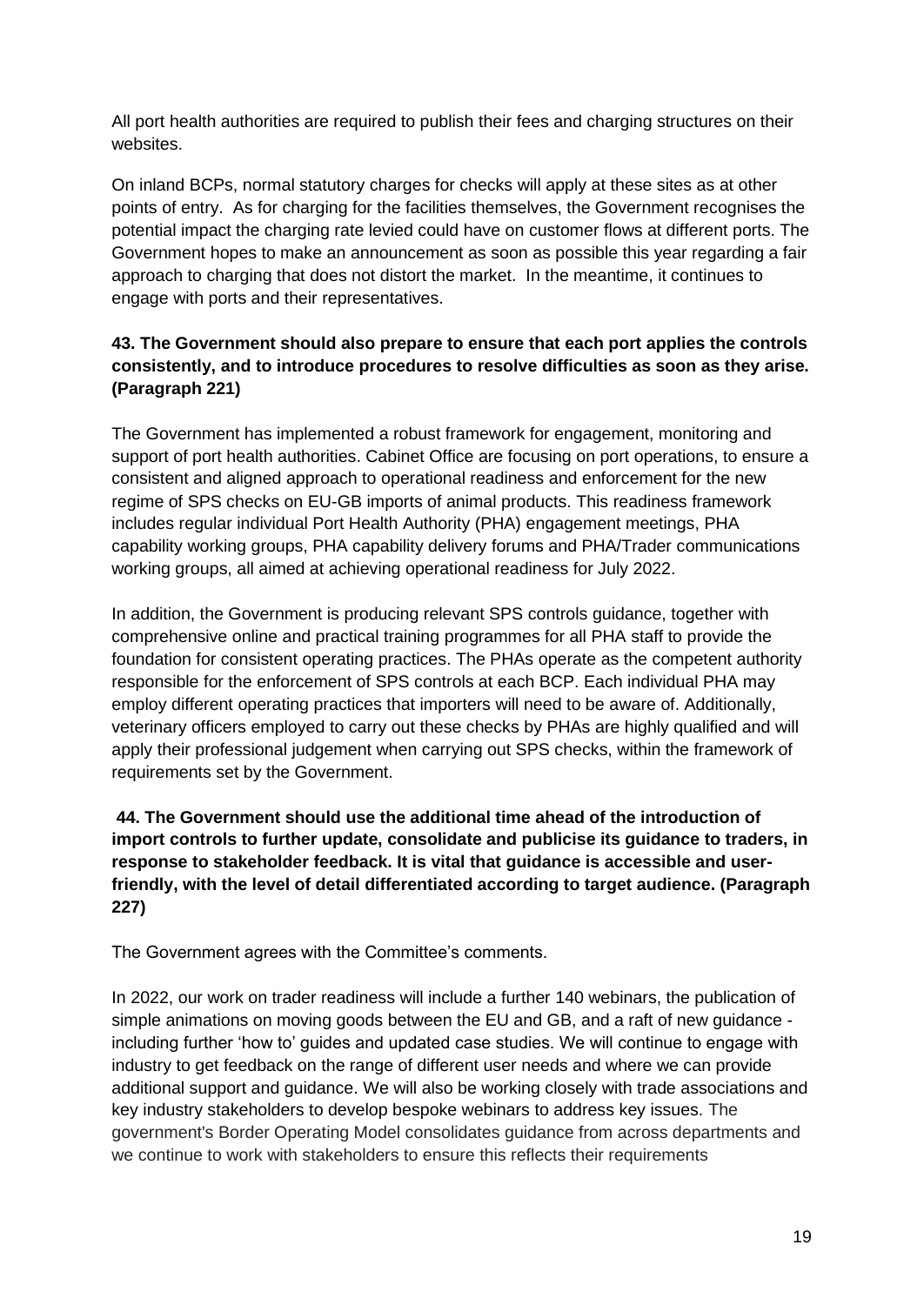The guidance on GOV.UK has continued to be extensively user-tested and improved throughout the last few months ahead of 1 Jan and will continue to be reviewed as feedback is gathered. GOV.UK provides a good level of detail and where businesses need more tailored guidance, Cabinet Office has worked with sectoral partners to ensure they have the information they need and that it can be tailored to those sectors so it is most relevant.

**45. We welcome the publication in November 2021 of the updated Border Operating Model. It would have been preferable if this had been done much more rapidly following the announcement of the new timetable in September 2021, rather than more than two months later, to avoid any confusion in the interim. We do not expect this delayed publication to cause any major difficulties, as most of the latest updates are in relation to the July 2022 deadlines. Nevertheless, a prompter approach to updating guidance would be good practice for the Government in future. (Paragraph 228)** 

The revised Border Operating Model was published as soon as technically possible. The Government notes and agrees with the Committee's comments about the importance of prompt updates to guidance.

# **46. Government communications are an important tool in ensuring businesses are ready for the new controls. It was therefore welcome to learn that the Government is relaunching its "Check, Change, Go" campaign ahead of the new import requirements. (Paragraph 231)**

As flagged in the report, the 'Check, Change, Go' campaign was re-launched in November 2021. Cabinet Office used extensive insight and audience analysis to tailor the campaign to those audiences who were least likely to be ready for further changes. Our objectives were to get people ready for the changes to ensure they didn't try to move goods into GB without having done all the right preparation. We tested our approach in focus groups to ensure our messaging and creatives would trigger a response in our audiences.

Across all activities we will be measuring our reach, engagement, and the in-kind value that we can measure from this.

**47. In terms of Government preparations for the new border requirements, physical infrastructure is by far the area of greatest concern, despite £470m in allocated funding. The Government must use the extra time to ensure that these preparations are on track or, where they are not, that sufficient mitigations are in place. The Government should provide this Committee with an update on its infrastructure preparations when it responds to this report, including information on how much of the £470m in allocated funding for infrastructure has been spent to date. (Paragraph 238)** 

The Government's confidence that the relevant infrastructure would be in place and operational for full customs declarations and controls to be introduced on 1 January 2022 was well founded as there has been no reported disruption to the flow of imports. The physical infrastructure required for customs controls has been delivered both at ports, and at purpose-built Inland Border Facilities (IBFs) at Holyhead, Birmingham, Warrington,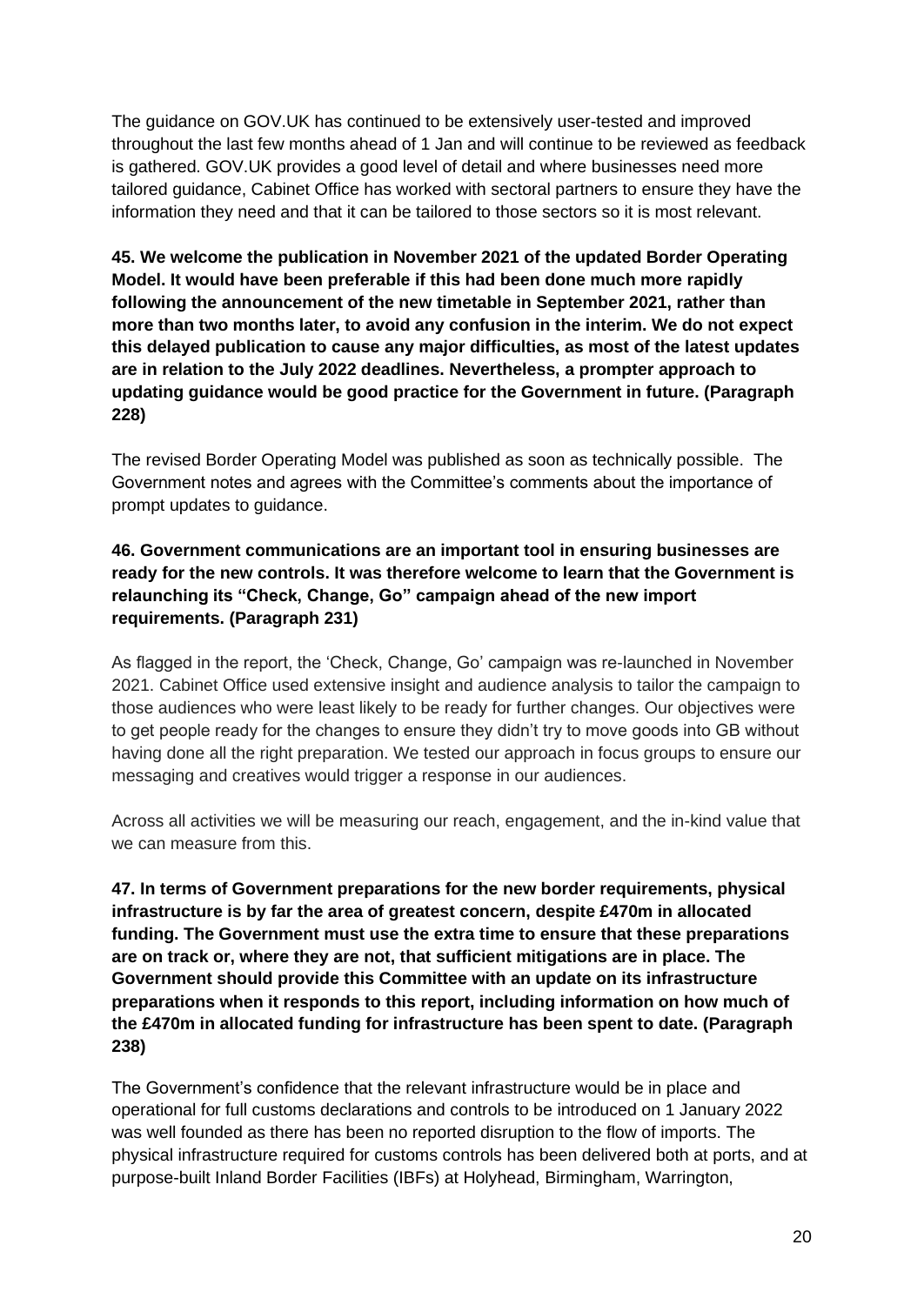Ebbsfleet, North Weald and Ashford Sevington. A further IBF, which is not immediately needed, is in development at Dover, due to be completed in 2023.

As set out in the response to paragraph 41 of this response, the Government remains confident it will have sufficient capacity at BCPs to carry out necessary sanitary and phytosanitary checks from 1 July 2022, both at ports across the UK and at inland Border Control Posts (BCPs) in Kent and Holyhead.

As regards spending, in July 2020 the Government announced a £705 million package of investment in border infrastructure, staff and technology to ensure Great Britain border systems would be ready for the transition period. This included the £200 million Port Infrastructure Fund (PIF) and £270 million for inland infrastructure.

As of early December 2021, £95.5 million in grants from the PIF had been disbursed to ports to cover verified expenditure to date, with the remainder of the £195 million allocated from the PIF to be paid out following evidence of completion of the relevant infrastructure. Government forecasts that the whole of the funding allocated from the PIF will be disbursed to ports in line with their allocated grants.

Additionally, by December 2021, the Department for Transport had spent £292.2 million on inland border infrastructure (Sevington Inland Border Facility, Dover Inland Border Facility, Manston Airport Inland Border Facility and Waterbrook Inland Border Facility) and the running of Information and Advice sites; and HMRC had spent £77 million on IBF development.

Since departments have border-related funding built into their baseline budgets, it is not straightforward to provide the total cost to the Government of all new border infrastructure to date. Spending is ongoing and will be accounted for by departments in the usual way.

# **48. We also call on the Government to provide further clarity on the interim inland arrangements that will be in place to support Welsh ports next year, informed by engagement with the Welsh Government as necessary. (Paragraph 239)**

Sanitary and Phytosanitary (SPS) infrastructure in Wales is a devolved matter.

However, our latest discussions with the Welsh Government indicate that Wales will not have permanent Border Control Posts (BCPs) available from 1 July 2022.The Welsh Government has identified a site for facilities to carry out biosecurity checks to serve the port of Holyhead. This is on land owned by the Welsh Government and close to a site being developed by HM Revenue & Customs for customs checks. The Welsh Government has received tenders for designing and building a BCP at Holyhead, with the expectation that it will be operational by early 2023.

The South Wales site (serving both Pembroke Dock and Fishguard) has yet to be confirmed and is therefore unlikely to be available until 2023.

Options for temporary solutions for biosecurity controls are currently being finalised for all three ports to cover the period from July 2022 until the facilities are fully operational.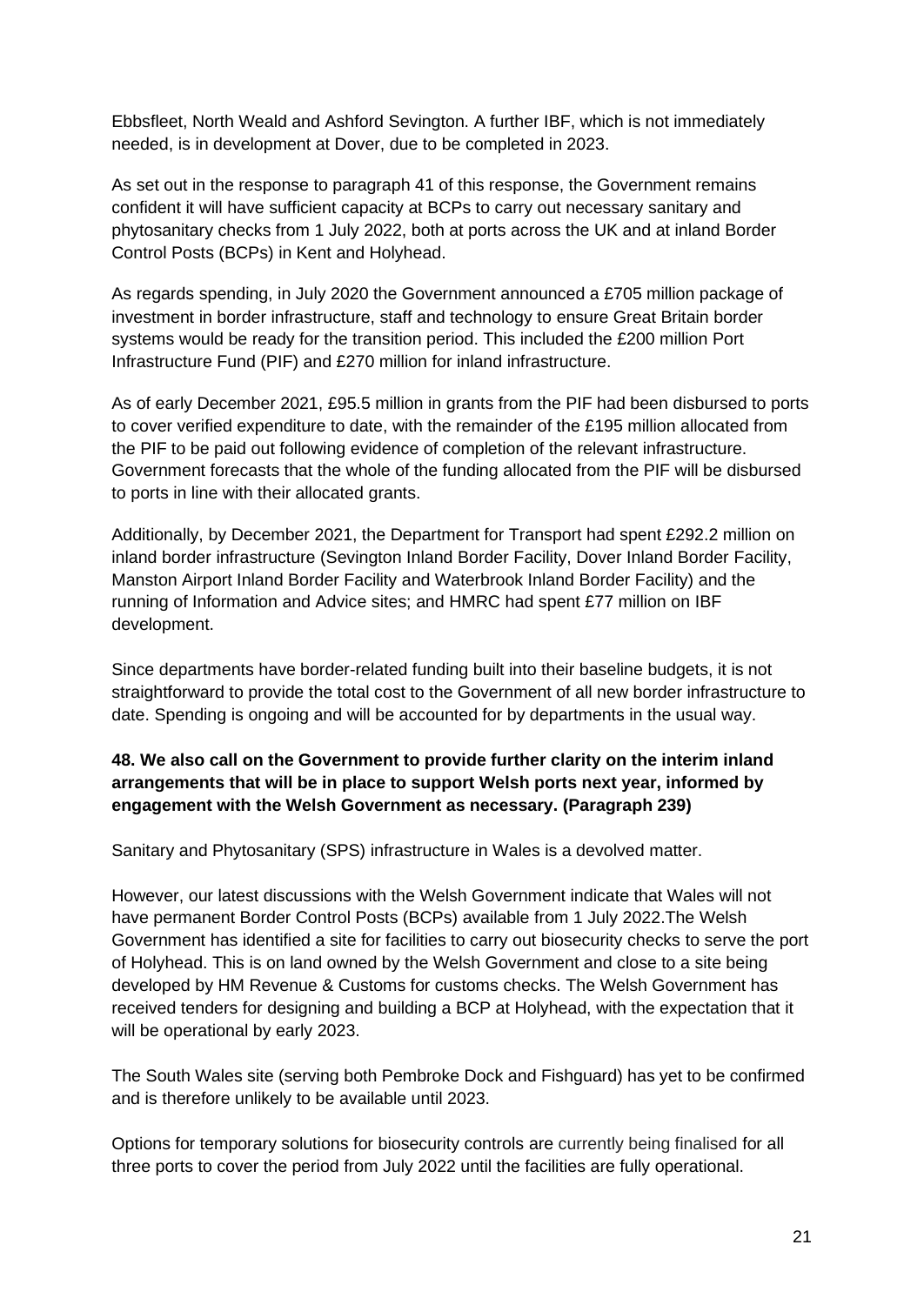The Government advised the Committee to request further updates from the Welsh Government directly.

### **49. In terms of government IT systems, most of the major changes have already been introduced. However, implementing and expanding IT systems carries an inherent level of risk, and we will continue to monitor the Government's progress in this area. (Paragraph 243)**

The Government notes the Committee's comment. As noted in the Committee's report, the new systems enabling the changes to import controls are already in situ and operational. We established robust mechanisms for monitoring any issues arising at the border from 1 January 2022. The number of issues reported since 1st January has been comparatively few and so far, there have been no major issues caused by defects in government systems.

It is expected that a similar approach will be taken by government for the changes due to take place from July 2022

**50. Government recruitment of additional staff appears to be on track with respect to customs, but we heard some concerns over staffing levels with respect to the veterinarians needed for SPS controls. We invite the Government to explain the steps it is taking in this area in further detail when it responds to this report. (Paragraph 247)** 

Public Health Agencies (PHA) received £14m in late 2020 to allow them to recruit staff to support implementation of the new regime of SPS checks on animal products imported from the EU to GB. As a result of the delay in implementing checks, in December 2021 the Government provided an additional £17.5m to ensure PHAs can maintain in post the staff already recruited, and in some cases, continue recruiting.

The Government is in the process of forecasting any additional recruitment needs for the financial year 2022-2023 and the financial implications, accounting for the phased implementation of checks on animal products and the planned introduction of fees by PHAs to ensure they can recover their costs.

**51. Readiness and awareness among EU exporters will be crucial to ensuring the implementation of import controls goes smoothly, and this is currently a major area of concern. While this is not directly within the Government's control, it must take all possible steps to engage with EU traders and the relevant Member State authorities in a targeted manner ahead of the forthcoming deadlines. Some work is already being done in this area, which we welcome. (Paragraph 253)** 

The Government welcomes and agrees with the Committee's comments.

Cabinet Office officials continue to operate bilateral technical co-operation groups with officials from the relevant EU Member States in terms of border controls - Belgium, France, Ireland, the Netherlands and Spain. These technical cooperation meetings are also attended by trade associations, who have the opportunity to raise issues and concerns.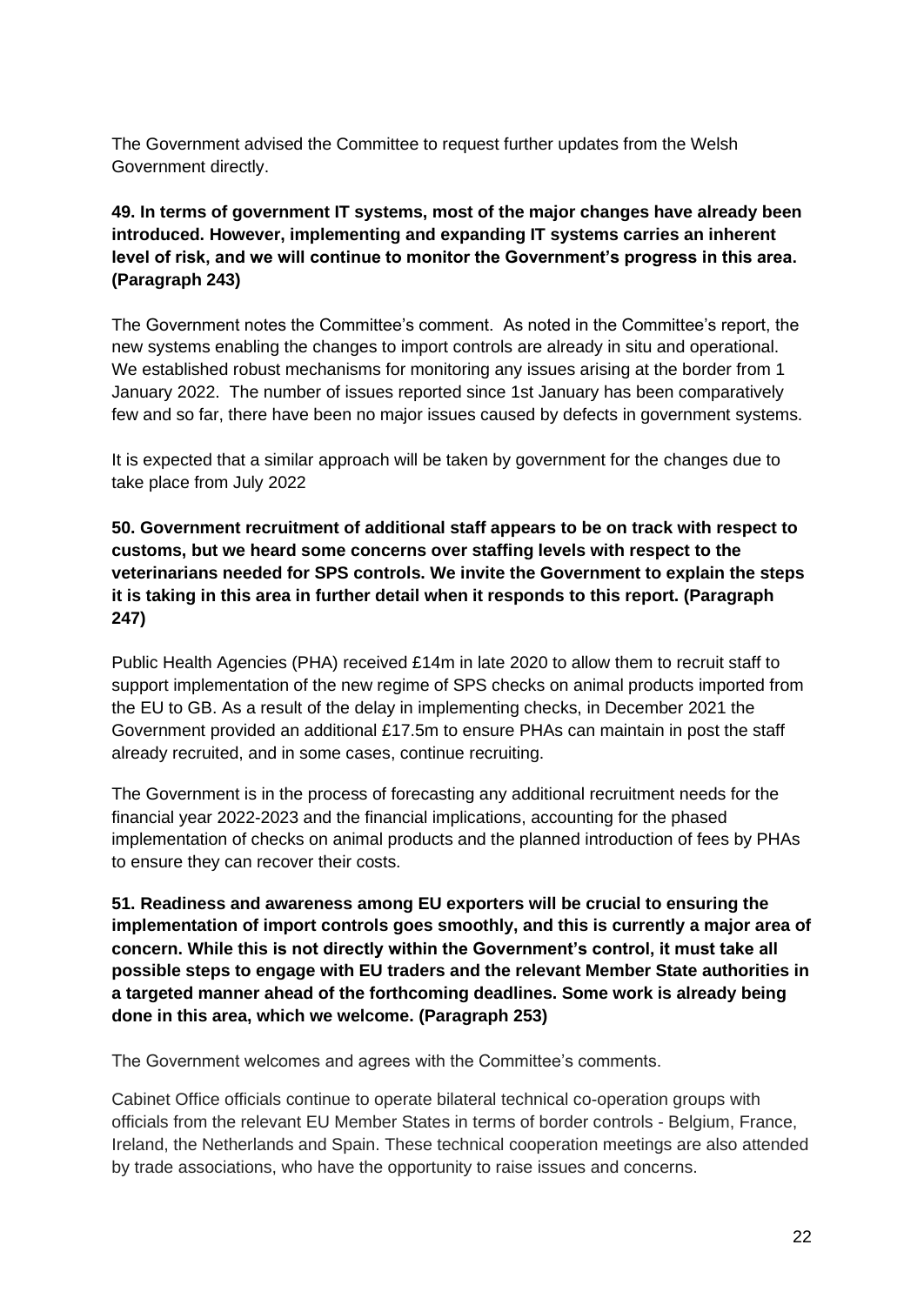Alongside this, the Cabinet Office ran ten "Industry Days" for EU traders between September and November 2021, jointly organised with UK Diplomatic posts. Over 4400 people registered for updates, with 2500 participants attending the events over the course of the programme and over 1800 views of the recorded events on Youtube.

In addition, Cabinet Office has offered 36 webinars in five European languages. This included a Short Straits specific webinar, targeting EU based hauliers and agents who use the short straits routes between the Pas-de-Calais and Southeast Kent coast. This event attracted over 1200 attendees, spread across over 30 EU and non EU countries and has been viewed over 1700 times on YouTube. A further 140 webinars are planned over the next six months. These are expected to reach around 20,000 EU and GB businesses moving goods from the EU to GB.

**52. We welcome the Government's ambition to implement a light-touch border regime with a higher risk tolerance than the EU. While we see the ability to do so as being a potential benefit of the UK's exit from the EU, the Government's plans in this area currently lack detail. We urge the Government to set out its approach in full as soon as possible. (Paragraph 260)** 

**53. We share the Government's hope that the EU will choose to emulate the UK's light-touch approach to border arrangements in the future. However, we encourage the Government to engage in an active dialogue with the EU on these matters, with the aim of agreeing mutually beneficial simplifications as soon as possible, rather than hoping that this will be achieved passively in the future. (Paragraph 261)** 

**54. We welcome the UK Government's 2025 Border Strategy, which is strongly supported by industry and contains some excellent innovations to the UK's future border regime. While the Strategy itself will not remove non-tariff barriers, it will simplify processes for traders. It does mean, however, that the UK's border regime will continue to evolve for some years beyond the immediate deadlines in 2022. (Paragraph 266)** 

The Government has been clear that its ambition is to ensure that controls are proportionate and we are considering options and will report in due course. The Government is committed to working with our EU partners through the mechanics of the TCA in order to address any issues as they arise.

The Government welcomes the Committee's support for the 2025 Border Strategy, and agrees with the Committee's comments about industry support for the strategy and the scope for the strategy to drive the transformation of the border.

**55. It is clear that most businesses are not, in principle, opposed to divergence. We welcome the Government's assurance that it will consider the impact on trade before it takes any steps in this regard, and request that it explains how this impact will be considered in further detail in its response to this report (Paragraph 275)**